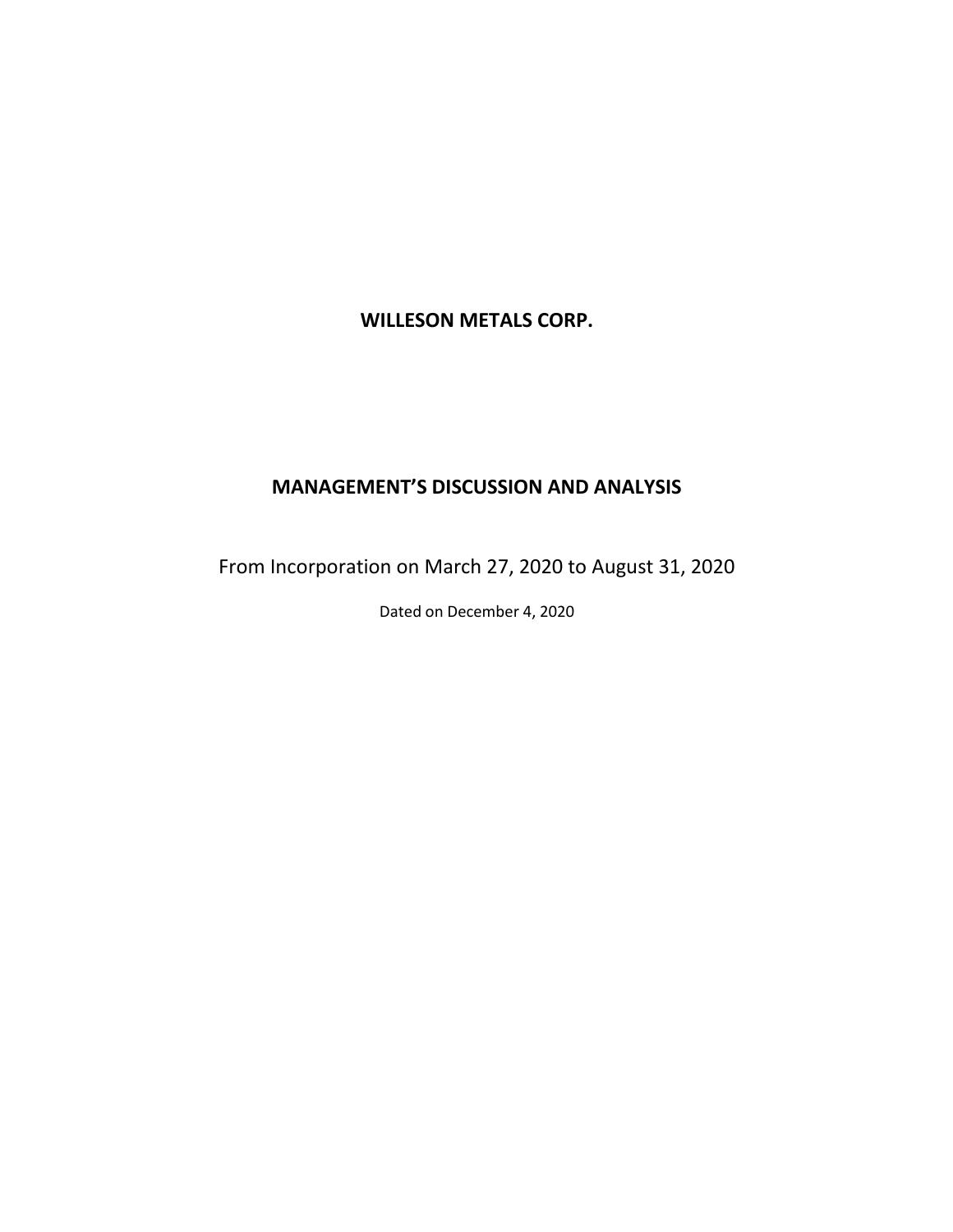# **MANAGEMENT'S RESPONSIBILITY FOR FINANCIAL REPORTING**

This Management's Discussion and Analysis ("MD&A") of Willeson Metals Corp. (referred to as the "Company" or "Willeson"), has been prepared to enable a reader to assess material changes in financial condition and results of operations as at and for the period from incorporation on March 27, 2020, to August 31, 2020 (the "Period"). This MD&A, and the discussion of performance, financial condition, and future prospects contained herein, should be read in conjunction with the Company's audited financial statements for the period from incorporation on March 27, 2020, to August 31, 2020 and accompanying notes (the "financial statements"), prepared in accordance with International Financial Reporting Standards ("IFRS"). The information provided herein supplements, but does not form part of, the financial statements. This discussion also covers the subsequent period up to the date of this MD&A.

All dollar amounts are presented in Canadian dollars ("CAD"), the Company's functional currency, except where otherwise noted. Additional information relating to the Company is available on the Company's website at [www.willesonmetals.com.](http://www.willesonmetals.com/)

The Company's certifying officers, based on their knowledge and having exercised reasonable diligence, are also responsible to ensure that this MD&A and related financial statements do not contain any untrue statement of material fact, and do not omit any required statement of material fact with respect to the periods reported. The financial statements, together with the other financial information included in this MD&A present fairly in all material respects the financial condition, results of operations and cash flows of the Company, as at the date of and for the period presented in this MD&A. This MD&A contains forward-looking information that is subject to risk factors set out in the cautionary note herein.

The Company's Board of Directors' (the "Board") review is accomplished principally through the Company's Audit Committee, which meets periodically to review all financial reports, prior to filing. The Board has approved the financial statements and this MD&A, as well as ensured that the Company's management ("Management") has discharged its financial responsibilities. Information in this MD&A is prepared as at December 4, 2020.

# **DESCRIPTION OF BUSINESS**

Willeson is a mineral exploration company whose main objective is to identify and successfully define and develop mineral deposits, primarily gold deposits in Manitoba.

The Company was incorporated on March 27, 2020, under the laws of Ontario. The Company is a Canadian Controlled Private Corporation ("CCPC"). The Company's head office is located at Suite 1400 - 25 Adelaide Street East, Toronto, Ontario, M5C 3A1.

# **COVID-19 – WILLESON'S RESPONSE AND CONTINUITY PLANS**

In December 2019, a novel strain of coronavirus known as COVID-19 appeared in Wuhan, China, and has spread around the world causing significant business and social disruption. On March 11, 2020, COVID-19 was declared a worldwide pandemic by the World Health Organization, and since then, the Company has had to operate in an environment where pandemic-related restrictive measures implemented by government and the health authorities, such as travel bans, quarantine and social distancing, have impacted the Company's operations. To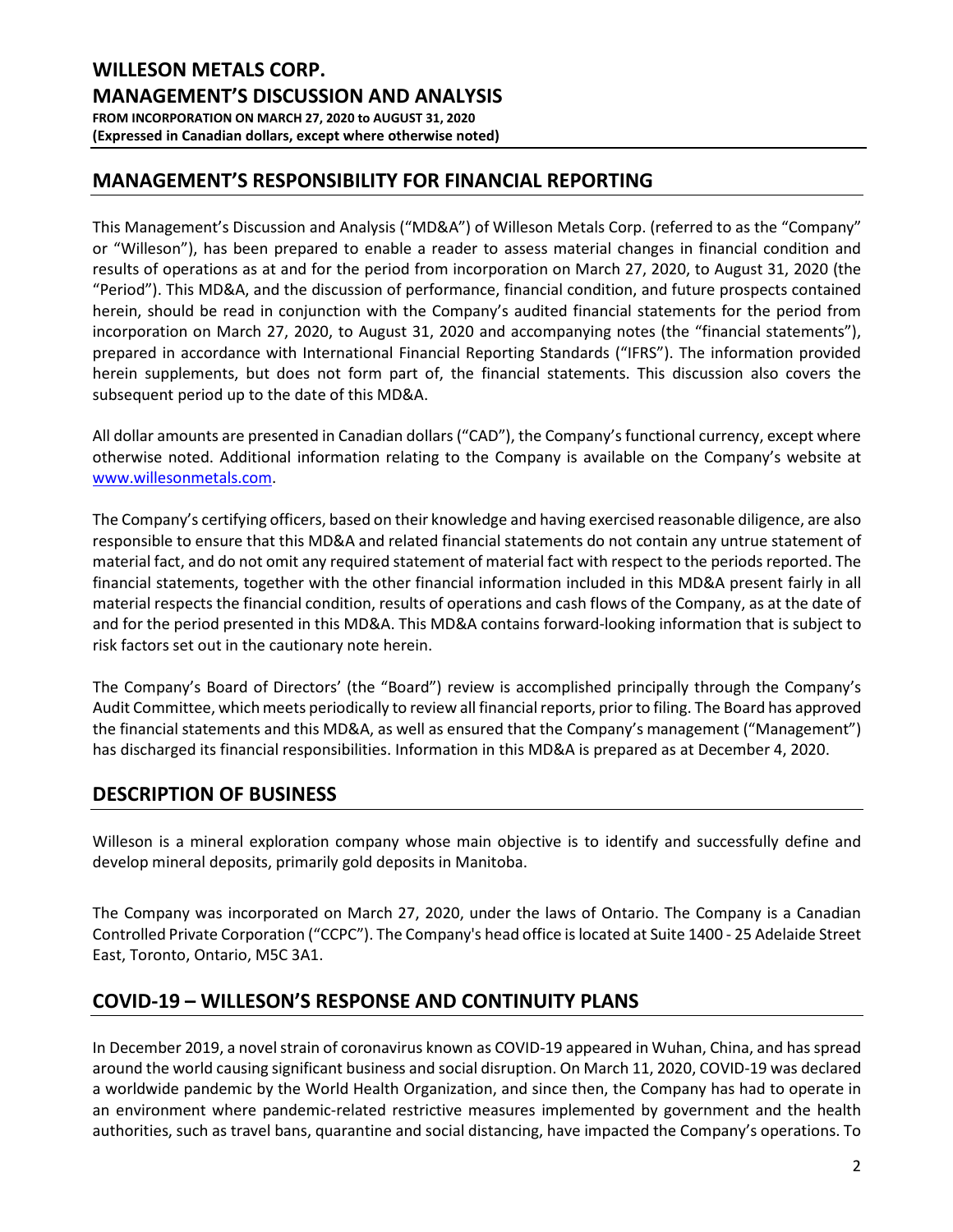date, the main restriction the Company has faced is the inability to hold in-person meetings with Indigenous communities to discuss the Company's planned exploration activities. Willeson has had a number of calls with community representatives, but will not be able to meet in-person until restrictions are lifted.

In accordance with current government mandates and safety precautions, Company employees, contractors, and consultants are asked to work from home and conduct Company business via telephone, videoconference, and email. The health and safety of employees, contractors, consultants, and other stakeholders is of primary importance to the Company and this extends to respecting and accommodating the concerns of the local communities within which the Company operates. The Company is committed to remaining engaged with local stakeholders during this uncertain period, and will continue to closely monitor and abide by COVID-19 related directives from government and the health authorities. The Company continues to advance its projects as best it can under the present circumstances. Subsequent to the period ended August 31, 2020, the Company completed an airborne magnetic survey over the southern portion of the Beaucage Property, as well as the Hughes and Barrington-Tow properties, and intends to carry out magnetic inversion studies across all four of its properties. This work will be used to plan field exploration activities that can quickly ramp up once it is deemed safe to do so (see subsequent events section).

# **OVERALL PERFORMANCE**

During the Period ended August 31, 2020, the Company completed the purchase of a group of exploration properties in the Lynn Lake area of northern Manitoba, Canada, and also had a number of corporate developments.

### **LYNN LAKE PROPERTIES**

On June 19, 2020, Willeson purchased a 100% undivided legal and beneficial interest in mining claims comprising the Beaucage, Hatchet, Barrington-Tow, and Hughes properties in the Lynn Lake area of Manitoba (each a "Lynn Lake Property", and collectively, the "Lynn Lake Properties") from Exiro Minerals Corp. ("Exiro") for the following considerations:

- a) The issuance to Exiro of 10 million common shares of Willeson, valued at \$100,000 (\$0.01 per common share) (issued June 19, 2020);
- b) The issuance of a promissory note in the amount of \$150,000, maturing on the earlier of (i) the 3-month anniversary of the purchase date, or (ii) 5 days following the closing of a subsequent financing (paid during the Period);
- c) The issuance of a promissory note in the amount of \$175,000, maturing on June 19, 2021;
- d) The issuance of a promissory note in the amount of \$175,000, maturing on June 19, 2022; and
- e) The issuance of a promissory note in the amount of \$250,000, which may be fully satisfied at Willeson's election, by a cash payment or through the issuance to Exiro of 2.5 million common shares of Willeson, maturing on June 19, 2023.

All promissory notes are non-interest bearing. After the payment due date, default or judgement, the principal amount outstanding bears interest at 5% per annum, and the note is payable on demand.

Exiro shall retain a 2% net smelter return royalty (the "NSR") on each Lynn Lake Property, subject to a buy-down right for each Lynn Lake Property, whereby the NSR can be reduced to a 1.5% NSR for a payment of \$500,000.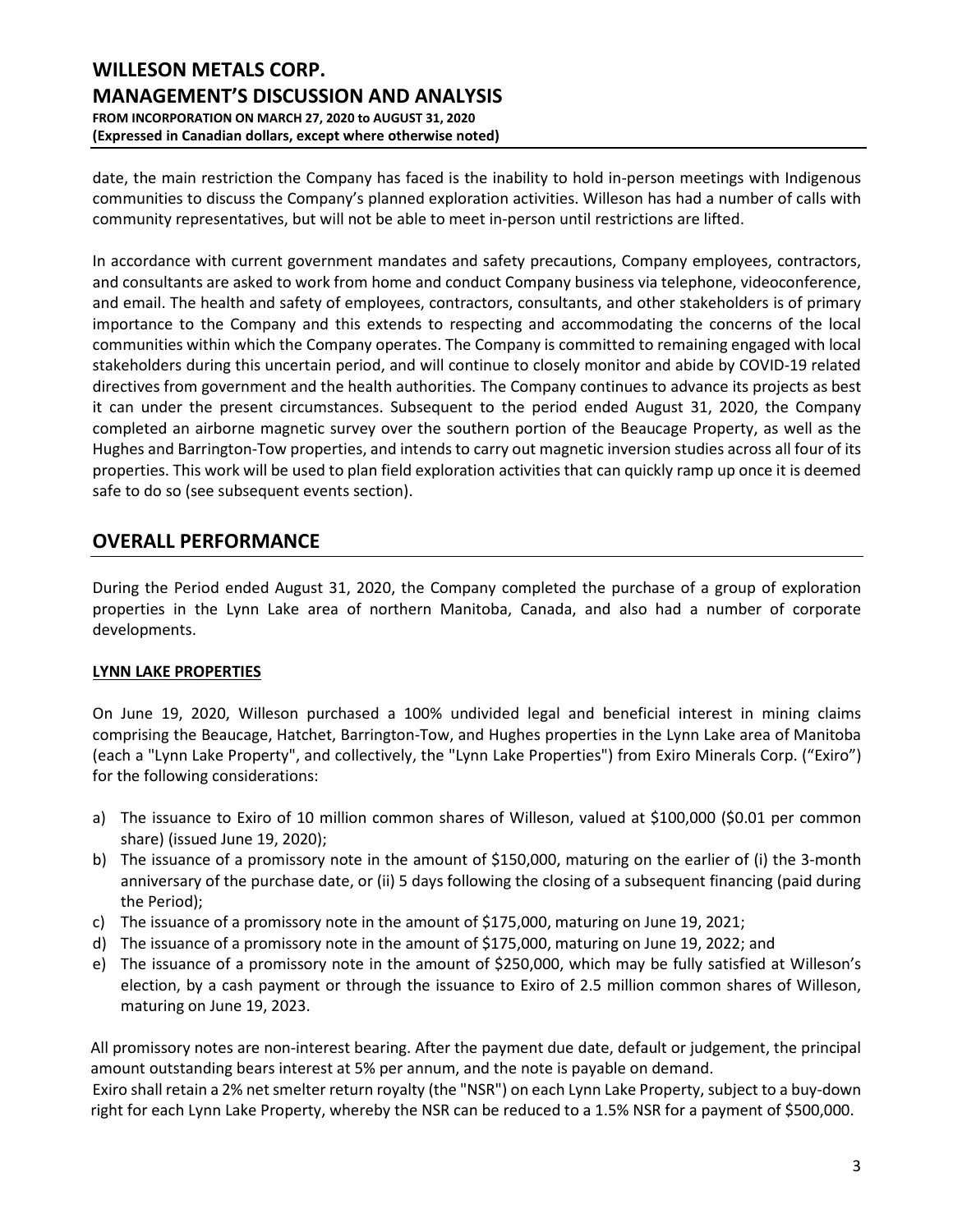As part of the agreement, Willeson is also granted a right of first look for any mineral interests Exiro may option, sell, or otherwise vend in the Province of Manitoba within a five (5) year period from the purchase date. Exiro and Willeson also entered into a shareholder rights agreement pursuant to which Exiro, provided it owns at least a 5% interest in Willeson, shall be granted certain rights including:

- a) The right to participate in future equity financings of Willeson and maintain its pro-rata ownership prior to the equity financing;
- b) A one-time right to participate in future equity financings with a greater amount than its pro-rata ownership to increase its ownership up to 19.99% of the Company's issued and outstanding common shares; and
- c) The right to appoint one member to the Company's board of directors.

Prior to the purchase, Exiro had spent \$751,632 on the Lynn Lake Properties.

Brief descriptions of the Beaucage, Hatchet, Hughes, and Barrington-Tow properties are summarized below.

### **Beaucage Property**

The Beaucage Property ("Beaucage") is located 72 km southeast of the town of Lynn Lake, and is currently only accessible by floatplane, helicopter or by winter road. Beaucage consists of 23 contiguous mining claims encompassing 5,888 hectares. Claims are 100% owned by Willeson.

The annual minimum assessment requirements to maintain all claims in good standing is \$73,600. Subsequent to the period ended August 31, 2020, the requirement has been satisfied. Manitoba Agriculture and Resource Development ("Manitoba ARD") has extended double work assessment credits for all eligible exploration expenses up to December 31, 2020.

Beaucage lies along the contact of the Lynn Lake Volcanic Belt and Kisseynew Gneissic Basin of the Churchill Province. The property is known to host multiple styles of gold mineralization, including banded iron formations, structurally controlled stockwork and veins in clastic sediments, and quartz-filled shear zones in the Black Trout Diorite. Beaucage boasts numerous impressive gold assay values in multiple favourable geological settings, although the property has seen little modern exploration. Many of these high-grade gold occurrences have not been systematically explored in almost 30 years.

The Company's exploration expenditures on this property for the period from incorporation on March 27, 2020 to August 31, 2020 are presented in "Discussion of Operations".

### **Hatchet Property**

The Hatchet Property ("Hatchet") is located approximately 30 km west of the town of Lynn Lake and is accessible via provincial highway 396. The property consists of 48 contiguous mining claims units encompassing 11,722 hectares. Claims are 100% owned by Willeson.

The annual minimum assessment requirements to maintain all claims in good standing is \$146,525, however, Manitoba ARD has automatically provided a one-year Extension of Time due to COVID-19 on 16 of the 48 Hatchet mining claims that expire between May 1, 2020, and April 30, 2021. The extension allows the disposition holder additional time to meet their work requirements or pay cash in lieu of work. Additional work will be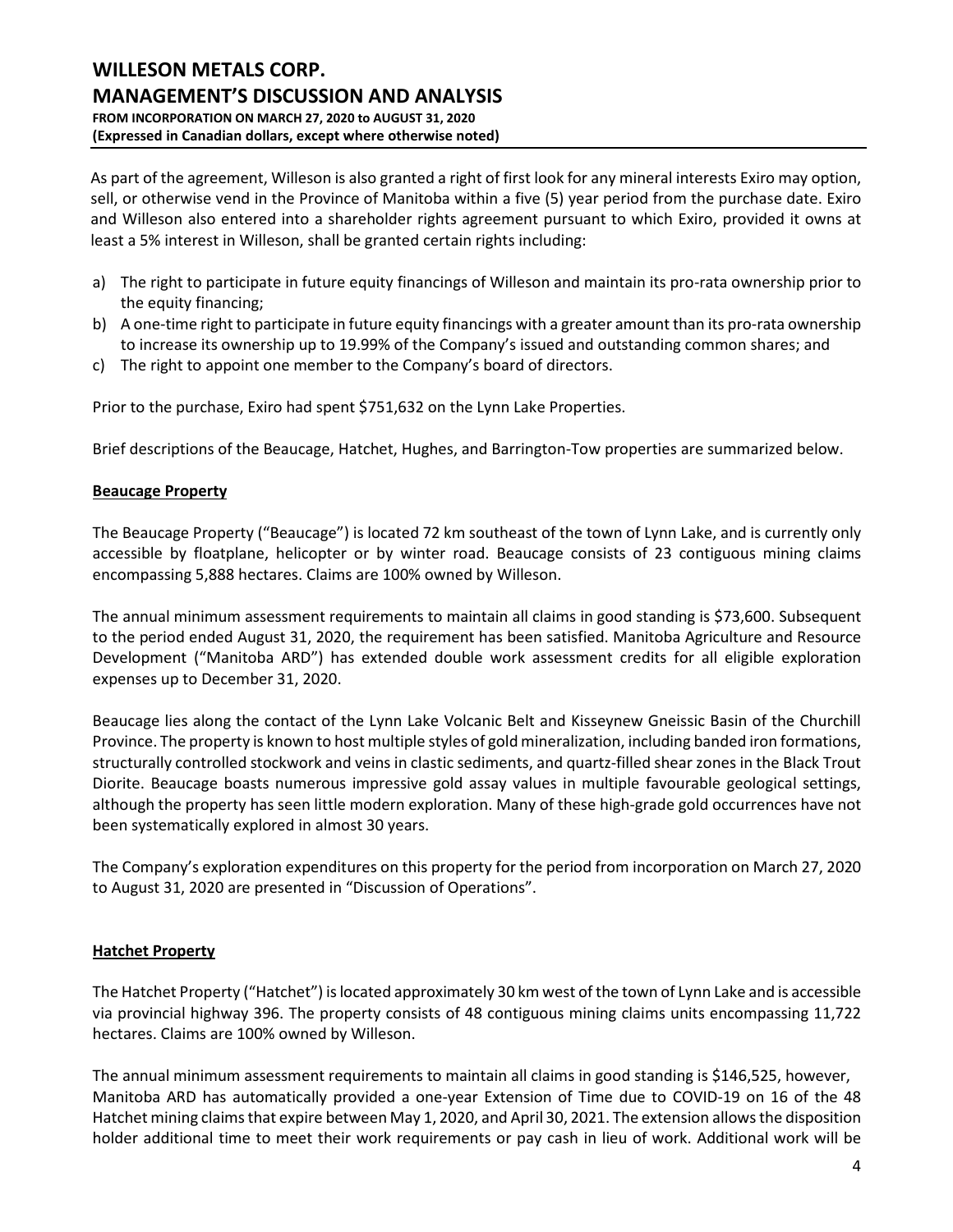required on Hatchet before May 2021 and filed by July 2021 in order to keep the remaining 32 claims in good standing.

Hatchet extends 30 km along the western extent of the Johnson Shear Zone and contains several shear-hosted high-grade gold showings with visible gold and polymetallic-rich quartz veins, as well as base metal showings, including the past-producing Fox Mine, which operated for 15 years producing 11.96 million tons grading 1.8% copper and [1](#page-4-0).78% zinc<sup>1</sup>. There is potential for high-grade gold mineralization in the underexplored western convergence of the Agassiz and Johnson shear zones within favourable lithologies in a stack thrust fault environment.

The Company's exploration expenditures on this property for the period from incorporation on March 27, 2020 to August 31, 2020 are presented in "Discussion of Operations".

### **Hughes Property**

The Hughes Property ("Hughes") is located approximately 26 km east of the town of Lynn Lake and is accessible via provincial highway 391. The Property consists of 10 claims covering 2,559 hectares. Claims are 100% owned by Willeson. All claims are in good standing under a one-year Extension of Time due to COVID 19.

The annual minimum assessment requirements to maintain all claims in good standing is \$31,988. Subsequent to the period ended August 31, 2020, the requirement has been satisfied.

Hughes extends over a 10 km strike length of the Johnson Shear at the intersection of a major cross-structure and 15 km east of the past-producing Burnt Timber mine. This open-pit gold mine was operated by Black Hawk Mining Inc. between 1993 and 1996, producing a total of 80,000 oz<sup>[2](#page-4-1)</sup> gold. The Hughes property contains multiple historical gold occurrences.

The Company's exploration expenditures on this property for the period from incorporation on March 27, 2020 to August 31, 2020 are presented in "Discussion of Operations".

### **Barrington-Tow Property**

The Barrington-Tow Property ("Barrington-Tow") is located approximately 60km east of the town of Lynn Lake, in a relatively remote location that is currently only accessible via floatplane or helicopter or by winter road. The property consists of 14 claims covering 3,584 hectares. Claims are 100% owned by Willeson. All claims are in good standing under a one-year Extension of Time due to COVID 19.

The annual minimum assessment requirements to maintain all claims in good standing is \$44,800. Subsequent to the period ended August 31, 2020, the requirement has been satisfied.

<span id="page-4-0"></span> $1$  1987 'Mining in Manitoba', Manitoba Ministry of Energy and Mines

<span id="page-4-1"></span><sup>&</sup>lt;sup>2</sup> Richardson, D.J. and Ostry, G. 1996: Gold deposits of Manitoba; Manitoba Energy and Mines, Geological Services, Economic Geology Report ER86-1 (second edition), 114 p.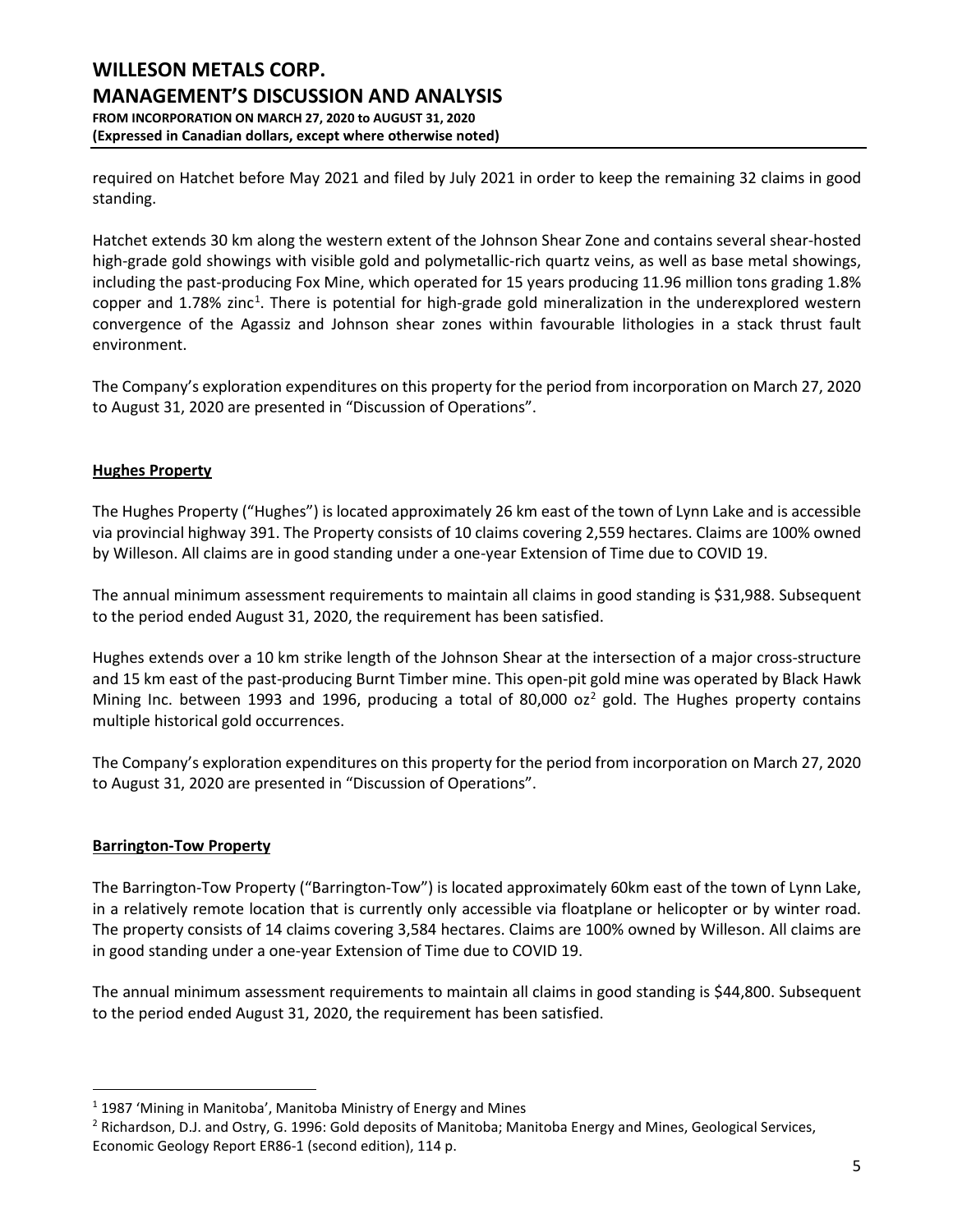Barrington-Tow extends over 8 km of the Agassiz shear, which hosts Alamos' 1.9 Moz gold Gordon Project<sup>[3](#page-5-0)</sup> 10 km to the west of the Property. The Property also covers a significant portion of the Tow Lake gabbro which was previously explored for nickel-copper and includes fault breccia, quartz veining, shearing and alteration, which is prospective for gold.

Historical drilling on the property identified numerous impressive base metal and gold assay values in multiple favourable geological settings. Many of these high-grade mineral occurrences have not been systematically explored in almost 30 years. Additionally, 2019 prospecting identified historical trenches within the Tow lake gabbro that assayed high-grade vanadium in an area previously focused on nickel-copper exploration.

The Company's exploration expenditures on this property for the period from incorporation on March 27, 2020 to August 31, 2020 are presented in "Discussion of Operations".

### **CORPORATE HIGHLIGHTS**

During the Period ended August 31, 2020, the Company established its management team as well as the Board of Directors.

### **Management Team**

During the Period ended August 31, 2020, the Company appointed its President & Chief Executive Officer ("CEO") and Chief Financial Officer ("CFO").

Felix Lee was appointed President & CEO, and also has a seat on the board of directors (the "Board"). Mr. Lee is an economic geologist with over 30 years of experience and is presently the President of the Prospectors & Developers Association of Canada. Prior to joining Willeson, Mr. Lee was a Director and Principal Consultant with CSA Global Canada, an international mining and geological consulting firm, where he managed the day-today operations of the firm's Toronto office in conjunction with the firm's twelve other offices worldwide. Prior to this position, he was owner and president of Toronto-based mining and geological consultancy, A.C.A. Howe International Limited. Mr. Lee has worked with both major and junior exploration companies, managing and working on grass-roots to advanced-stage exploration projects in North America, Central Europe, South America, Central Asia, Asia, and Africa, involving a variety of deposit types and commodities. Mr. Lee is a registered Professional Geoscientist (P.Geo.) in the province of Ontario and a member of the Society of Economic Geologists. He received his BSc in Geology from McMaster University in 1986 and earned the Schulich-Kellogg MBA in 2005. Mr. Lee also acts as Chair of the Health, Safety and Sustainability Committee of the Company. Mr. Lee was also recently appointed to be boards of BWR Exploration and Platinex.

Stephanie Hart was appointed CFO and is also currently the CFO of Exiro Minerals Corp. Ms. Hart has over 20 years of experience in senior level, broad financial, risk, operational and capital project roles in global mining, with much of her career working with Vale. Her most recent role at Vale was Head of Finance, North Atlantic Operations and Asian Refineries in the Base Metals business. Other roles at Vale included Director of Treasury, Pension Assets and Risk for Vale Canada, Director of Finance and CFO for the Goro Project and Operations in New Caledonia and General Foreperson in the Sudbury Smelter. Ms. Hart received a BComm (Hons) from Queen's University and has a CPA, CA designation.

<span id="page-5-0"></span><sup>&</sup>lt;sup>3</sup> Alamos Gold stated proven and probable reserves as of December 31, 2019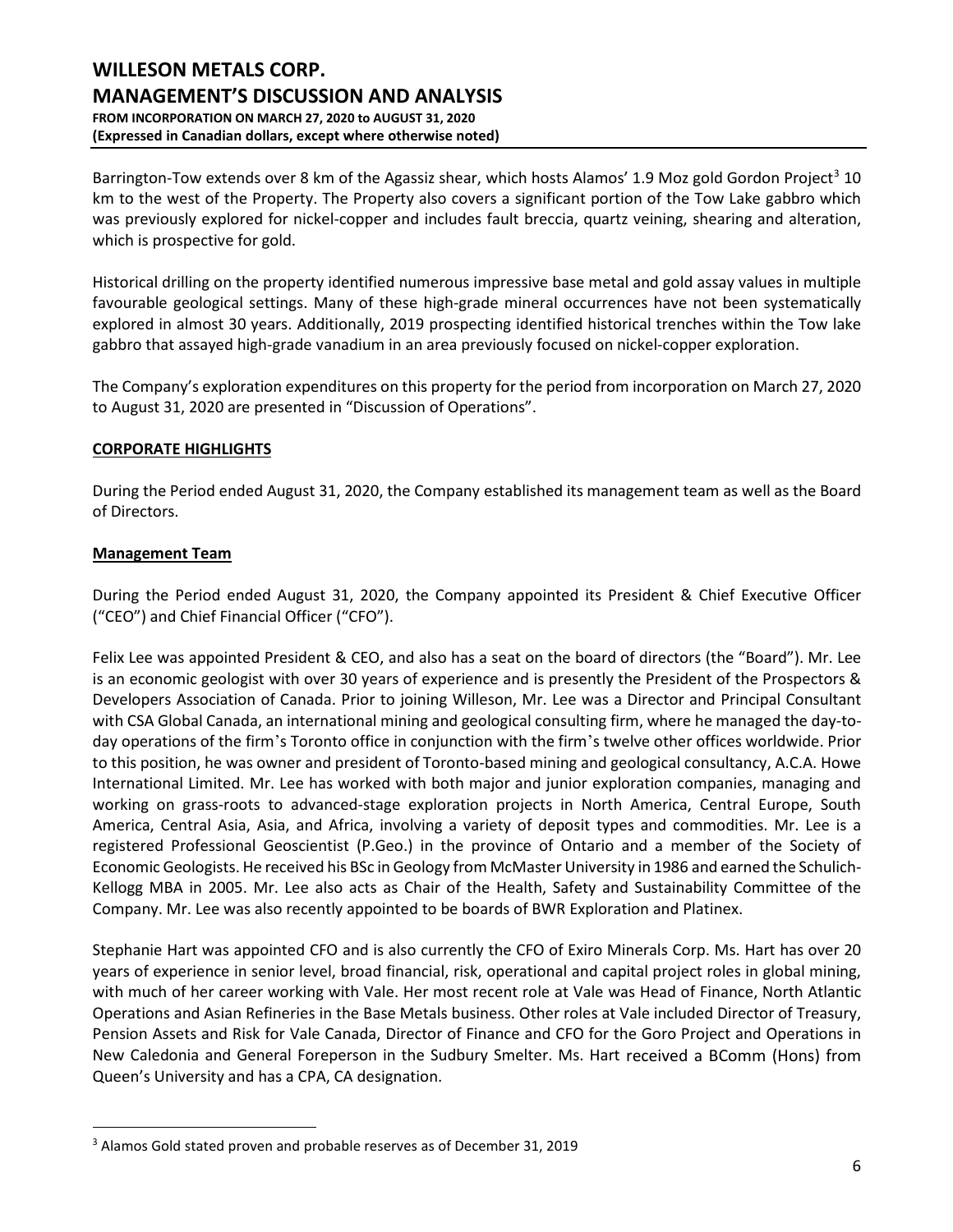### **Board**

The Company made a number of Board appointments during the Period ended August 31, 2020, including Shastri Ramnath (who serves as Chair of the Board), Catharine Farrow, Robert Dixon and Karen Rees.

Ms. Ramnath is a Professional Geoscientist with 20 years of global experience within the exploration and mining industry. She is the co-founder and President and CEO of Exiro Minerals Corp., a junior exploration company focused on project generation. In 2012, she co-founded and co-owns Orix Geoscience Inc., a consulting firm that partners with exploration and mining companies to provide front-end geological support. The success of Orix in its inaugural three years resulted in Ms. Ramnath being nominated for the RBC Canadian Woman Entrepreneur of the Year for Canada and was one of three finalists for the Momentum Award. In 2010, Ms. Ramnath joined Bridgeport Ventures Inc. as President and CEO where she raised over \$17 million in the capital markets before merging the company with Premier Royalty. She started her career at Falconbridge in Winnipeg in 1999 and then moved to Sudbury to join FNX Mining in 2002. She was a key member of the exploration and resource group at FNX and part of the team that discovered the Victoria Deposit. Ms. Ramnath is on the board of directors of Jaguar Mining Inc. as well as a number of other public and private sector boards in the mineral industry. Ms. Ramnath received a B.Sc. in Geology from the University of Manitoba, a M.Sc. in Exploration Geology from Rhodes University (South Africa), and an Executive MBA from Athabasca University.

Catharine Farrow is a Professional Geoscientist (APGO) and accredited Corporate Director (ICD.D) with 30 years of experience in the mining industry. She currently serves as an Independent Director of Franco-Nevada Corporation, Eldorado Gold Corporation, Centamin PLC, and Willeson Metals Corp., is Chair of the Board of Exiro Minerals Corp., and is the inaugural Member of the Advisory Board of Behr Technologies Inc., an Industrial IoT technology company. She is President of FarExGeoMine Ltd. (her private consulting company), a Member of the Metrolinx Capital Oversight Committee, and a Program Director of the Osgoode Mining Law Program at York University. At Laurentian University, Dr. Farrow is Chair of the Advisory Board of the Mineral Exploration Research Centre, Harquail School of Earth Sciences, a Member of the Goodman School of Mines Advisory Board and has been an Adjunct Professor at Laurentian since 1995. From 2012 to 2017 she was Founding CEO, Director and Co-Founder of TMAC Resources Inc., the first producing gold miner with operations in Kitikmeot Region, Nunavut, in Canada's High Arctic. Before TMAC, Dr. Farrow was COO of KGHM International (formerly Quadra FNX Mining Ltd.). Previously at Quadra FNX and FNX Mining Company Inc. she held multiple senior executive roles in a wide range of disciplines including operations, technical services, corporate development and exploration. Before FNX, Dr. Farrow was with both Inco Ltd. and the Ontario Geological Survey. Dr. Farrow has previously served on the Board of a number of not-for-profit and government Advisory Boards including the PDAC and the Canadian Breast Cancer Foundation – Ontario Region, and is currently a member of the Ontario Government Mining Working Group, in addition to the PDAC Industry-Government (Federal) Roundtable. She has been honoured with the Acadia University Distinguished Alumni Award for 2020, as one of the 100 Global Inspirational Women in Mining (2015 and 2018) and is a past recipient of the William Harvey Gross Medal of the Geological Association of Canada (2000). Dr. Farrow obtained her BSc (Hons) from Mount Allison University, her MSc from Acadia University and her PhD from Carleton University.

Robert Dixon has been the Managing Director of Dundee Goodman Merchant Partners since 2018. Most recently Mr. Dixon was a Partner, Institutional Sales at Clarus Securities where he contributed to the building of the mining team between 2010-2018. Prior to joining Clarus in 2010, Mr. Dixon was VP Institutional Sales at Dundee Securities from 2004-2010. While in London, UK he held roles as VP of Institutional Sales at Bryan Garnier & Co. UK from 2002-2004 and CRM Manager at Standard & Poors, UK from 2000-2002. Mr. Dixon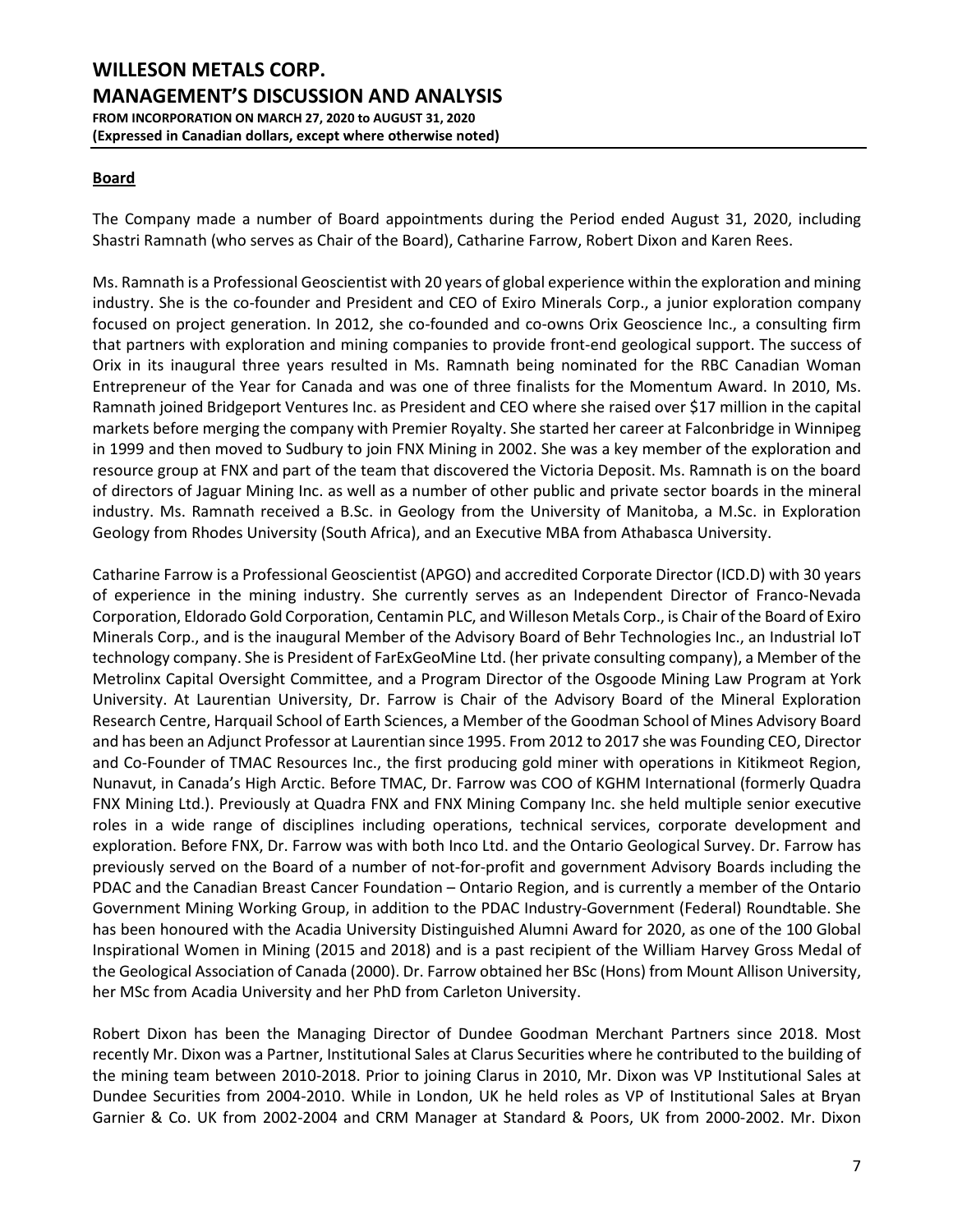completed a BA from the University of Victoria in 1999 and earned the Kellogg-Schulich MBA in 2009. Mr. Dixon acts as Chair of the Audit Committee of the Company.

Karen Rees is a member of Professional Geoscientists Ontario (PGO, 2002) and has over 30 years of experience in the mineral exploration industry in Canada, primarily in Ontario. Ms. Rees was Vice President, Exploration and Corporate Secretary of Temex Resources Corp. until late 2015 when Temex was acquired by Lake Shore Gold, when she assisted with the transition of Temex assets to Lake Shore, and for subsequent acquisitions by Tahoe Resources in 2016, and Pan American Silver in 2019. With Temex, Ms. Rees was instrumental in the development of the precious metals portfolio and growth through establishment of best practices for corporate governance, communications and management. Ms. Rees continues to work in the industry as an independent consultant and is on the Board of Directors and audit committee of Cleghorn Minerals Ltd. and Board of Directors of LaSalle Exploration Corp. As an enthusiastic volunteer in the industry, Ms. Rees is on the Board of Directors of the Prospectors and Developers Association of Canada (PDAC), is a member of the Executive Committee, member of the Governance and Nominating Committee, and Chair of the Human Resource Development Committee. Ms. Rees completed her BSc (Hons) from the University of Saskatchewan in 1984. Ms. Rees acts as Chair of the Governance and Nominating Committee of the Company.

### **Non-brokered private placements**

During the Period ended August 31, 2020, the Company completed a number of private placements.

On June 2, 2020, the Company completed a private placement, issuing 2,500,000 common shares at a price of \$0.005 per share. The shares were issued to Exiro (1,250,000 shares) and officers of the Company.

On July 24, 2020, the Company completed a private placement, issuing 7,500,000 common shares at \$0.10 per share for total proceeds of \$750,000. Officers, directors, and their close family members of the Company subscribed for 1,162,500 shares.

On July 28, 2020, the Company completed a flow-through private placement, issuing 5,020,000 common shares at a price of \$0.155 per share for total proceeds of \$778,100, of which \$502,000 was allocated to share capital and \$276,100 to flow-through share premium liability. Board members of Exiro and their close family members subscribed for 525,000 shares.

### **Stock option grant**

During the Period, the Company adopted a rolling 10% stock option plan (the "Plan"), which provides that the directors of the Company may grant options to purchase common shares of the Company to directors, officers, employees and service providers, with the number of options being limited to 10% of the issued common shares at the time of granting of options. The Board in its sole discretion may determine any vesting provisions for options. The exercise price shall be determined by the directors of the Company at the time of grant in accordance with the provisions of the Plan. The expiry date for an option shall not be more than five years from the grant date.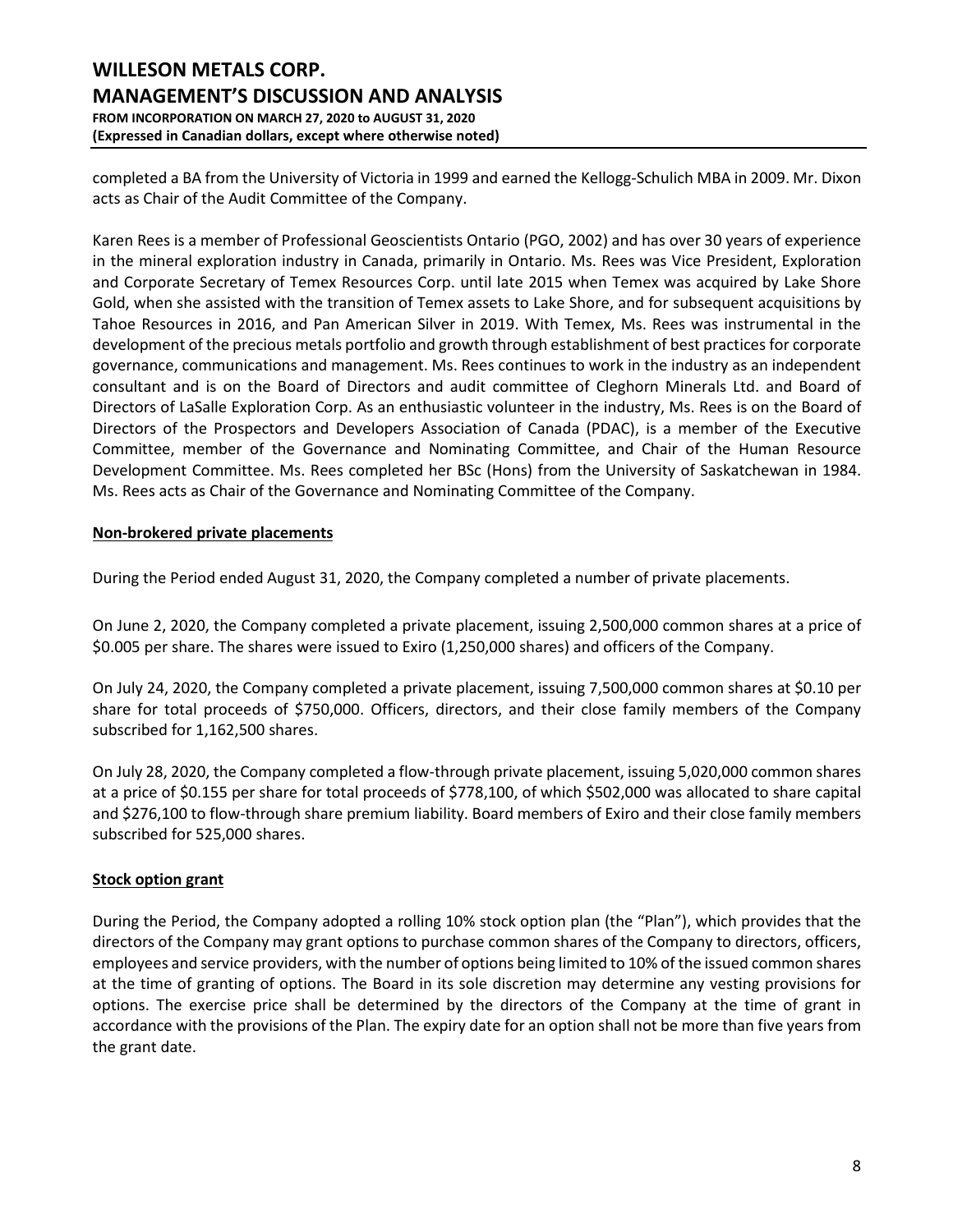# **WILLESON METALS CORP. MANAGEMENT'S DISCUSSION AND ANALYSIS FROM INCORPORATION ON MARCH 27, 2020 to AUGUST 31, 2020**

**(Expressed in Canadian dollars, except where otherwise noted)**

|                                       |             | <b>Weighted Average</b> |      |
|---------------------------------------|-------------|-------------------------|------|
|                                       | Outstanding | <b>Exercise Price</b>   |      |
| As at Incorporation on March 27, 2020 |             |                         |      |
| Options granted                       | 525,000     |                         | 0.10 |
| Options forfeited or cancelled        |             |                         |      |
| As at August 31, 2020                 | 525,000     |                         | 0.10 |

Option transactions and the number of options outstanding are summarized as follows:

The share-based compensation expense for the period ended August 31, 2020 was \$16,809.

For options granted on July 10, 2020, one-third of the options vested immediately on the grant date, onethird will vest on the first anniversary of the grant date and one-third will vest on the second anniversary of the grant date. All options granted expire five years from the date of the grant of the options.

## **SUBSEQUENT EVENTS**

#### **EXPLORATION**

Subsequent to the period ended August 31, 2020, the Company completed an airborne magnetic survey over the southern half of the Beaucage property, as well the Hughes and Barrington-Tow properties. The data derived for the southern half of Beaucage will be combined with the airborne magnetic data previously obtained for the northern half of Beaucage in 2018. A magnetic inversion study will be completed on this combined dataset in order to complete the subsurface profile of the Beaucage, which will be used to inform and develop the proposed exploration program for Beaucage for 2021.

Magnetic inversion studies will also be carried out on the airborne data for the Hughes and Barrington-Tow properties. The results will be used to inform and develop the proposed exploration program for these properties for 2021.

### **MANAGEMENT TEAM**

Subsequent to the period ended August 31, 2020, the Company appointed its Vice President of Exploration.

Ian Trinder is an exploration geologist with over 30 years of experience working with junior exploration and mining companies and mineral exploration consultants, such as Sherritt Gordon Mines, A.C.A. Howe International, and, most recently, CSA Global Consultants Canada. Mr. Trinder holds a Bachelor of Science from the University of Manitoba and a Master of Science in Geology from Western University and Professional Geoscientist (P. Geo.) status in the Provinces of Ontario (PGO), Manitoba (EGM), and the Northwest Territories/Nunavut (NAPEG).

#### **PROPOSED TRANSACTIONS**

There are no proposed transactions.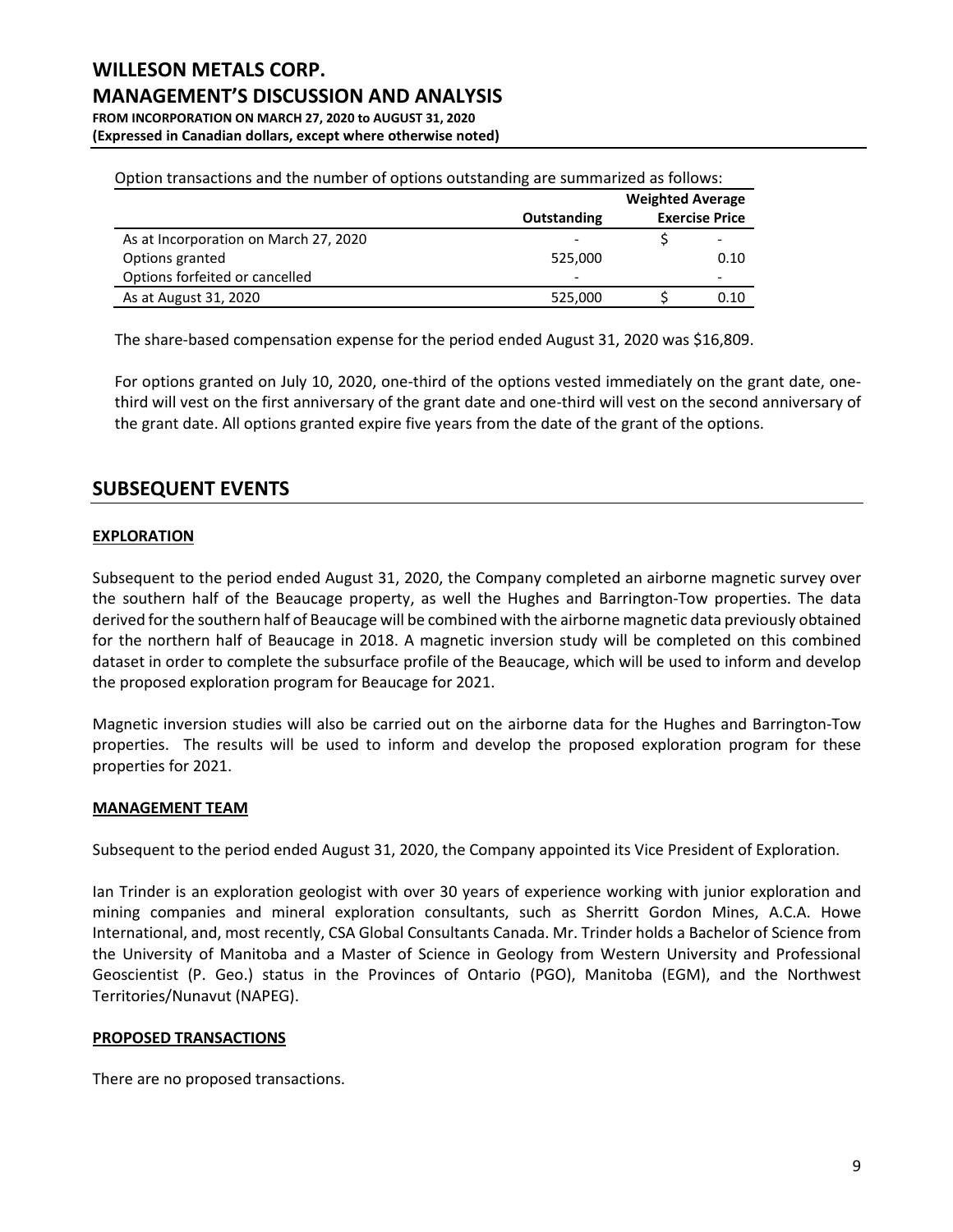## **FISCAL 2021 OUTLOOK**

### **EXPLORATION**

The Company will continue to systematically explore and advance all four of its Lynn Lake Properties.

The principal focus of exploration activity will be the Beaucage Property and the Company plans to re-establish an exploration camp on Beaucage Lake, which will serve to support future exploration across the Property. Proposed work for 2021 consists of prospecting, mapping, and sampling of the southern half of Beaucage, and diamond drilling in spring 2021 of several of the known gold occurrences located in the northern half of Beaucage.

The Hatchet, Hughes, and Barrington-Tow properties will continue to be evaluated through a combination of desktop study and ground exploration work consisting of prospecting, mapping, trenching, and possibly diamond drilling.

Set out below is a summary of the work completed to date on the Lynn Lake Properties, the future plans for those properties, the status of the properties relative to those plans and how the expenditures made relate to anticipated timing and costs to take the properties to the next stage of the project plan:

| Property    | <b>Exploration work from incorporation</b>   | <b>Exploration</b>       | September 1-                   | September 1         |
|-------------|----------------------------------------------|--------------------------|--------------------------------|---------------------|
|             | on March 27, 2020 to August 31,              | <b>Expenditures from</b> | December 31, 2020              | -December           |
|             | 2020                                         | incorporation on         | <b>Planned Exploration</b>     | 31, 2020            |
|             |                                              | March 27, 2020 to        | Work                           | <b>Planned</b>      |
|             |                                              | <b>August 31, 2020</b>   |                                | <b>Expenditures</b> |
| Beaucage    | <b>Acquisition costs</b><br>٠                | \$529,907                | Airborne magnetic              | \$150,000           |
|             | Geology/geochemistry/geophysics              |                          | survey                         |                     |
|             | studies/compilation and planning             |                          | Airborne magnetic              |                     |
|             |                                              |                          | inversion study                |                     |
|             |                                              |                          | Data Compilation               |                     |
|             |                                              |                          | NI 43-101                      |                     |
|             |                                              |                          | <b>Technical Report</b>        |                     |
| Hatchet     | <b>Acquisition costs</b>                     | \$188,744                | none<br>٠                      | \$-                 |
|             | Geology/geochemistry/geophysics              |                          |                                |                     |
|             | studies/compilation and planning             |                          |                                |                     |
| Hughes      | Acquisition costs<br>$\bullet$               | \$44,698                 | Airborne magnetic<br>$\bullet$ | \$100,000           |
|             | Geology/geochemistry/geophysics<br>$\bullet$ |                          | survey                         |                     |
|             | studies/compilation and planning             |                          | Airborne magnetic              |                     |
|             |                                              |                          | inversion study                |                     |
| Barrington- | <b>Acquisition costs</b><br>$\bullet$        | \$66,110                 | Airborne magnetic<br>$\bullet$ | \$100,000           |
| Tow         | Geology/geochemistry/geophysics<br>٠         |                          | survey                         |                     |
|             | studies/compilation and planning             |                          | Airborne magnetic              |                     |
|             |                                              |                          | inversion study                |                     |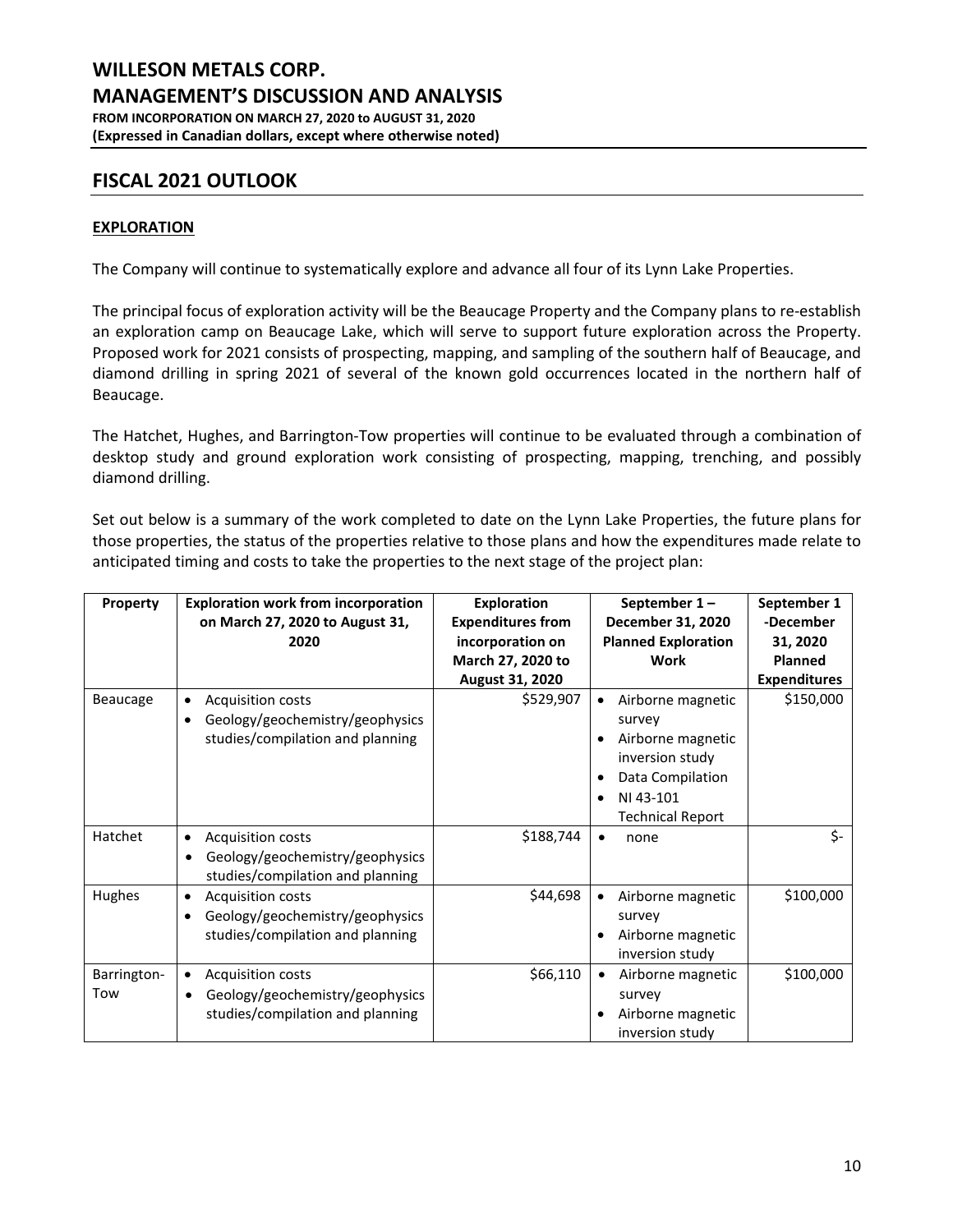#### **COMMUNITY ENGAGEMENT**

Individuals and companies intending to explore on Crown Lands are required to consult with and gain the support of First Nations with potential interests in the area to be explored prior to commencing any field work. Early-stage project agreements are often governed by Memoranda of Understanding (MOU) covering use of services, employment, training and similar terms. Securing the support of First Nations is critical to the Company's ability to obtain the necessary permitting to conduct exploration work on its properties.

The Company has initiated engagement efforts with Marcel Colomb First Nation ("MCFN") and will begin discussions towards establishing a Memoranda of Understanding ("MOU") between the Company and MCFN, and identifying opportunities for participation by MCFN community members in Company activities and other potential socio-economic benefits. The MOU will also address MCFN concerns or requests regarding the Hughes and Barrington-Tow properties, which are located within the MCFN's Treaty Land Entitlement area or "TLE". The Company hopes to have the MOU in place by early 2021. Additionally, the Company will continue its efforts to engage with neighboring communities and other First Nations in the area.

#### **FINANCING**

The Company is planning to go public in early 2021.

The Company presently has sufficient funds to carry out some of the exploration work proposed for the Lynn Lake Properties but plans to raise additional funds in order to carry out the balance of the proposed work.

### **COVID-19 – IMPACT ON 2021 OUTLOOK**

As noted earlier, the duration and impact of the COVID-19 outbreak is unknown at this time, as is the efficacy of any potential government and central bank interventions. It is not possible to reliably estimate the length and severity of these developments and the impact on the financial results and condition of the Company in future periods. The Company plans to continue its exploration and advancement of the Lynn Lake Properties and engagement with local the community and First Nations in a responsible manner.

### **SELECTED ANNUAL INFORMATION**

### **Selected Financial Information**

|                                           | Period ended    |           |  |
|-------------------------------------------|-----------------|-----------|--|
|                                           | August 31, 2020 |           |  |
| Net loss:                                 |                 |           |  |
| Total<br>(a)                              | \$              | 967,310   |  |
| (b) basic and diluted loss per share      | Ş               | 0.11      |  |
| Net loss and total comprehensive loss     | \$              | 967,310   |  |
| Cash and cash equivalents                 | \$              | 873,486   |  |
| Restricted cash                           | \$              | 378,100   |  |
| <b>Total assets</b>                       | \$              | 1,270,399 |  |
| Flow-through premium liability            | \$              | 267,475   |  |
| <b>Total current liabilities</b>          | \$              | 533,026   |  |
| Total non-current liabilities             | \$              | 354,075   |  |
| Total weighted average shares outstanding |                 | 8.985.224 |  |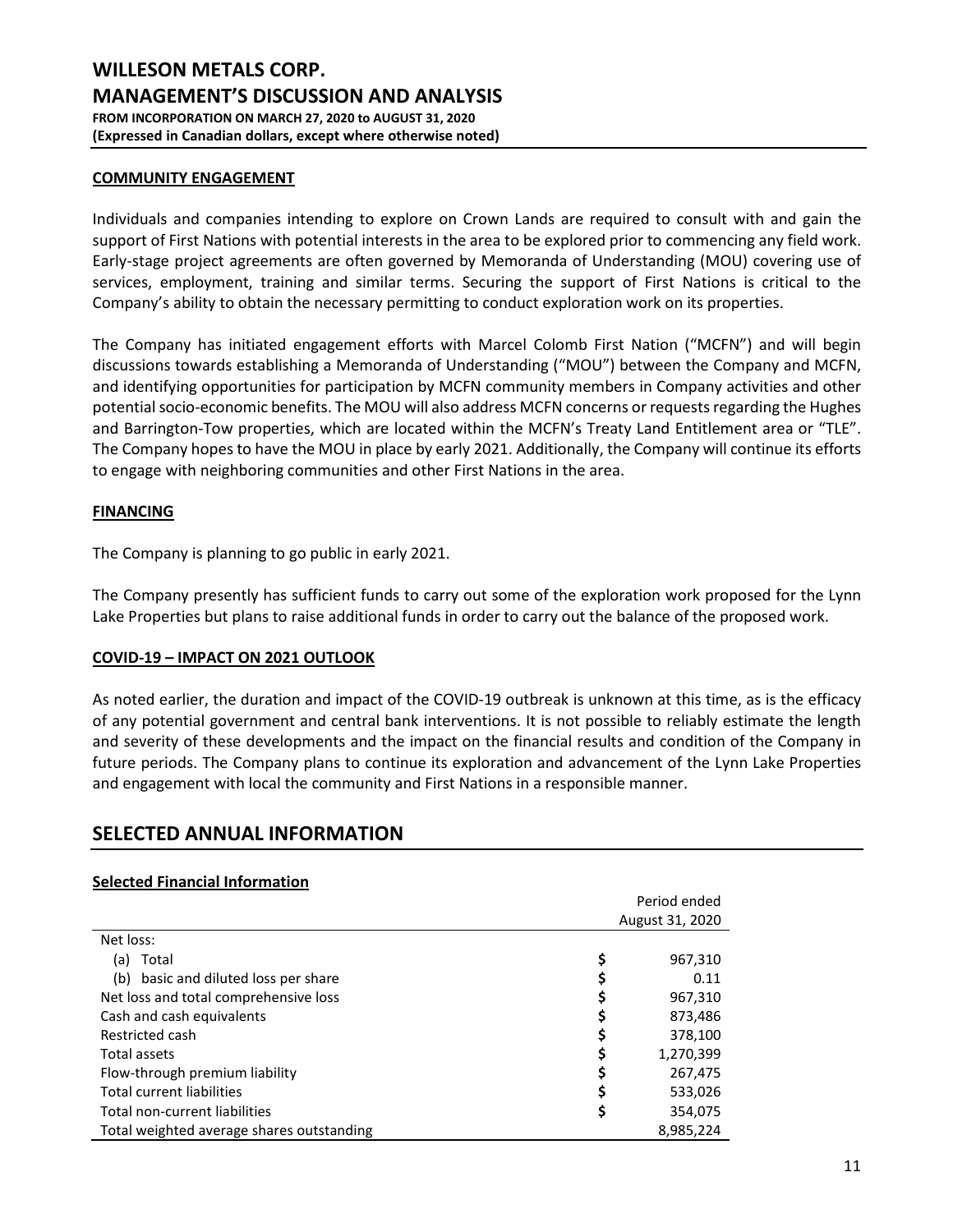### **DISCUSSSION OF OPERATIONS**

#### **Period Ended August 31, 2020**

#### **Net loss and total comprehensive loss**

The Company's net loss and total comprehensive loss for the Period ended August 31, 2020, was \$967,310, for a loss of \$0.11 per weighted average share outstanding (basic and diluted).

#### **Exploration and project evaluation expense**

The Company incurred exploration and project evaluation costs of \$829,459 for the Period ended August 31, 2020, inclusive of costs to purchase the Lynn Lake Properties of \$760,500, broken down as follows:

|                            | <b>Barrington-</b> |                 |   |                |   |        |  |               |   |         |
|----------------------------|--------------------|-----------------|---|----------------|---|--------|--|---------------|---|---------|
|                            |                    | <b>Beaucage</b> |   | <b>Hatchet</b> |   | Tow    |  | <b>Hughes</b> |   | Total   |
| General                    |                    | 95              | S | ۰              |   | ۰      |  | ۰             |   | 95      |
| <b>Acquisition/Staking</b> |                    | 478,383         |   | 178,656        |   | 62,577 |  | 42,309        |   | 761,925 |
| Geology/Geochemistry       |                    | 48,929          |   | 10,088         |   | 3,533  |  | 2,389         |   | 64,939  |
| <b>Geophysics</b>          |                    | 2,500           |   | ۰              |   | ۰      |  |               |   | 2,500   |
| Total                      |                    | 529,907         |   | 188,744        | Ś | 66,110 |  | 44,698        | Ś | 829,459 |

#### **General office and other expenses**

During the Period ended August 31, 2020, the Company incurred general office and other expenses of \$54,252, broken down as follows:

|                                   | <b>Period Ended</b> |            |
|-----------------------------------|---------------------|------------|
|                                   |                     | August 31, |
|                                   |                     | 2020       |
| <b>Employment costs</b>           |                     | 32,162     |
| <b>First Nations Consultation</b> |                     | 13,960     |
| Other                             |                     | 8,130      |
|                                   |                     | 54,252     |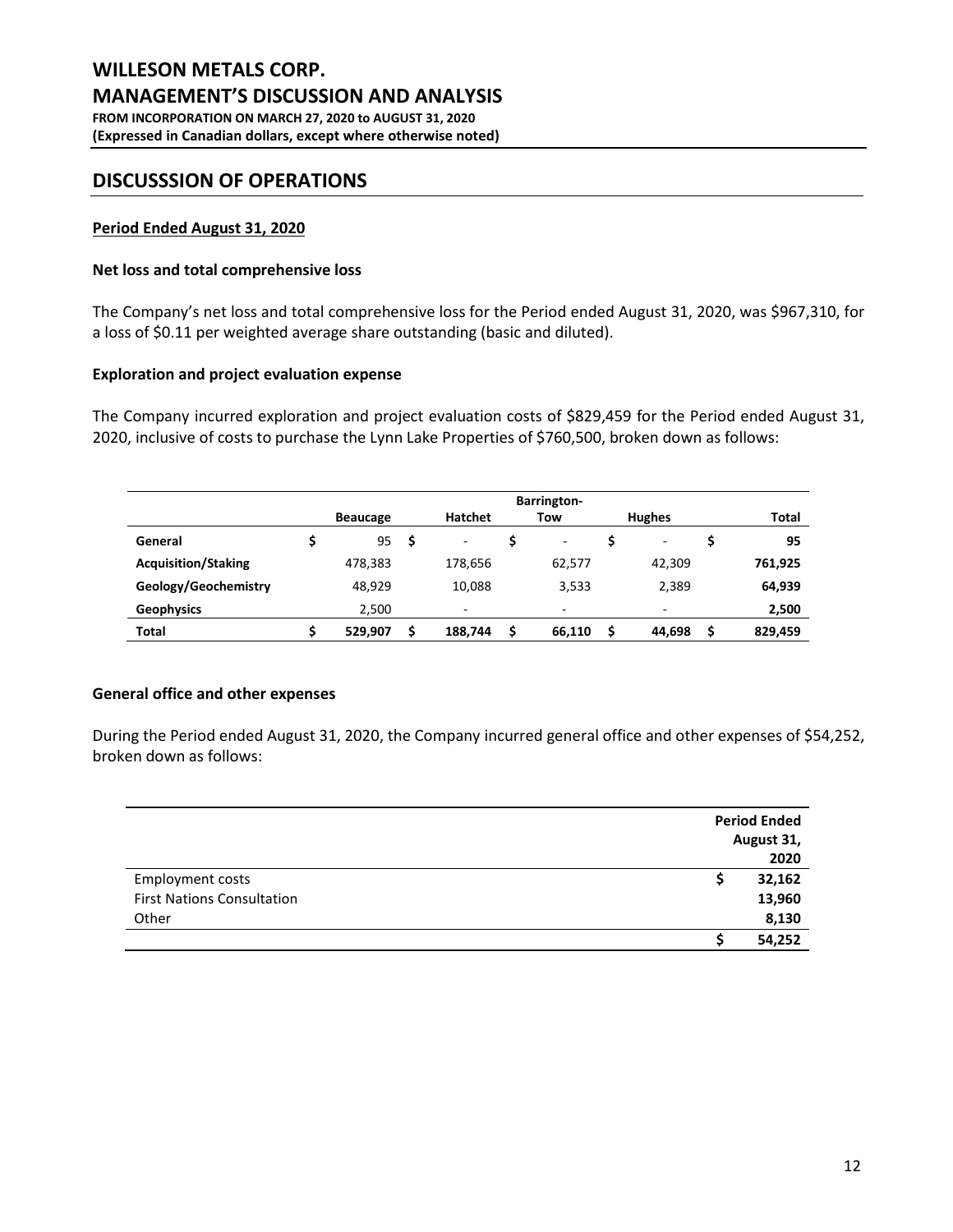# **(Expressed in Canadian dollars, except where otherwise noted)**

#### **Professional fees**

During the Period ended August 31, 2020, the Company incurred professional fees of \$67,247, broken down as follows:

|                            | <b>Period Ended</b> |
|----------------------------|---------------------|
|                            | August 31,          |
|                            | 2020                |
| Legal                      | 3,672               |
| Audit, accounting, and tax | 24,000              |
| Management consulting      | 39,575              |
|                            | 67,247              |

## **SUMMARY OF QUARTERLY RESULTS**

|                           |                      | <b>Profit or loss</b> |                  |                     |
|---------------------------|----------------------|-----------------------|------------------|---------------------|
| <b>Three Months Ended</b> | <b>Total Revenue</b> | Total                 | <b>Per Share</b> | <b>Total Assets</b> |
| August 31, 2020           | $\sim$               | (957, 908)            | (0.11)           | 1,270,399           |
| May 30, 2020              | -                    | (9,402)               | (0.00)           |                     |

Operations started after incorporation on March 27, 2020. Refer to Overall Performance – Lynn Lake Properties and non-brokered private placements for change in Total Assets and Discussion of Operations section for Profit or Loss.

### **CASH FLOW**

During the Period ended August 31, 2020, the Company had net cash used in operating activities of \$108,313.

During the Period ended August 31, 2020, the Company had cash provided by financing activities of \$981,799.

## **CAPITAL MANAGEMENT AND LIQUIDITY**

The Company defines capital as its shareholders' equity (comprised of issued share capital, contributed surplus and accumulated deficit). The Company's objectives when managing capital are to support the Company's main activities of identifying, defining and developing mineral deposits, thus creating shareholder value, as well as ensuring that the Company will be able to meet its financial obligations as they become due.

The Company manages its capital structure to maximize its financial flexibility to enable the Company to respond to changes in economic conditions and the risk characteristics of the underlying assets and business opportunities. The Company does not presently utilize any quantitative measures to monitor its capital, but rather relies on the expertise of the Company's management to sustain the future development of the business. Management reviews its capital management approach on an ongoing basis and believes that this approach, given the relative size of the Company, is reasonable. As at August 31, 2020, the Company has short and longterm promissory notes payable outstanding of \$518,668, relating to the purchase of the Lynn Lake Properties. The Company is not subject to any externally imposed capital requirements or debt covenants.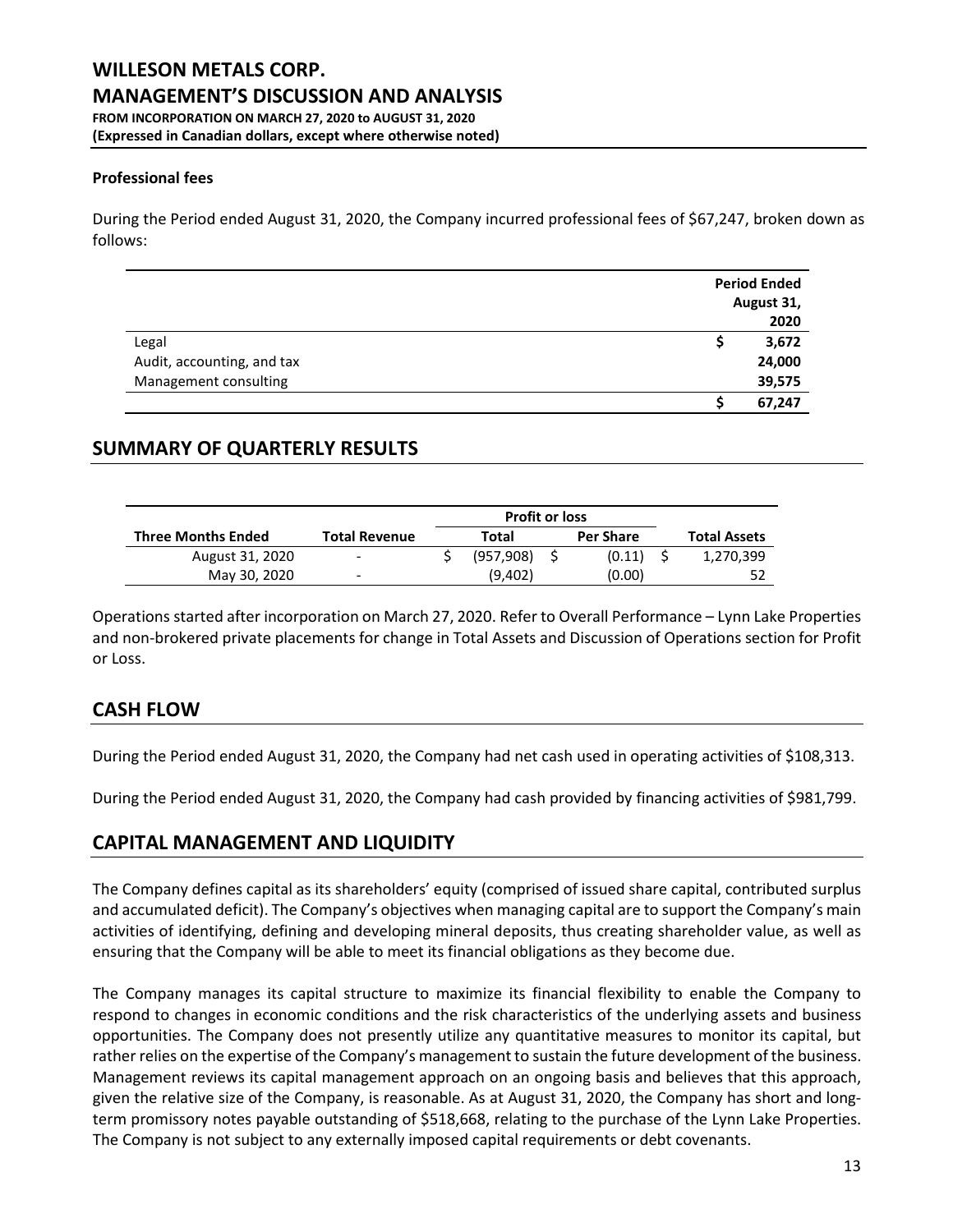As at August 31, 2020, the Company had working capital (calculated as current assets less current liabilities) of \$1,004,848 excluding the flow-through share premium liability, flow-through commitments of \$753,792 and an accumulated deficit of \$967,310. The Company is sufficiently capitalized to complete planned initial exploration programs on its properties for the next 12 months. However, the Company will likely require additional financing to accomplish its long-term strategic objectives. Future funding may be obtained by means of issuing share capital, debt financing or a combination of both and will be assessed by management at that time (refer to the table in the Financial Instruments and Financial Risk Factors – Liquidity Risk section).

# **SHARE CAPITAL**

A summary of the common shares issued and outstanding as at August 31, 2020, and December 4, 2020, and impact of changes to share capital in the Period is as follows:

|                                                           | Common<br><b>Shares</b> | Amount     |
|-----------------------------------------------------------|-------------------------|------------|
| At incorporation on March 27, 2020                        | $\mathbf{1}$            | 0          |
| Shares issued under non-brokered private placements       | 15,020,000              | 1,540,600  |
| Shares issued as part of purchase of Lynn Lake Properties | 10,000,000              | 100,000    |
| Flow-through share premium                                |                         | (276, 100) |
| Share issuance costs                                      |                         | (30, 701)  |
| As at August 31, 2020                                     | 25,020,001              | 1,333,799  |

# **OUTSTANDING SHARE DATA**

As at August 31, 2020 and December 4, 2020 the Company had the following equity securities and convertible securities outstanding:

|                                                                                         | Authorized                                                         | <b>Number and Type Outstanding</b>                       |
|-----------------------------------------------------------------------------------------|--------------------------------------------------------------------|----------------------------------------------------------|
| Voting or Equity Securities Issued and Outstanding                                      | Unlimited Common Shares                                            | 25,020,001 Common Shares                                 |
| Securities convertible or exercisable into<br>voting or equity securities-stock options | Stock options to acquire up to 10%<br>of outstanding Common Shares | Stock options to acquire 525,000<br><b>Common Shares</b> |

# **RELATED PARTY TRANSACTIONS**

### **Key management personnel**

Key management personnel include those persons having authority and responsibility for planning, directing and controlling the activities of the Company. The Company has determined that key management personnel consist of non-executive members of the Company's Board of Directors and corporate officers.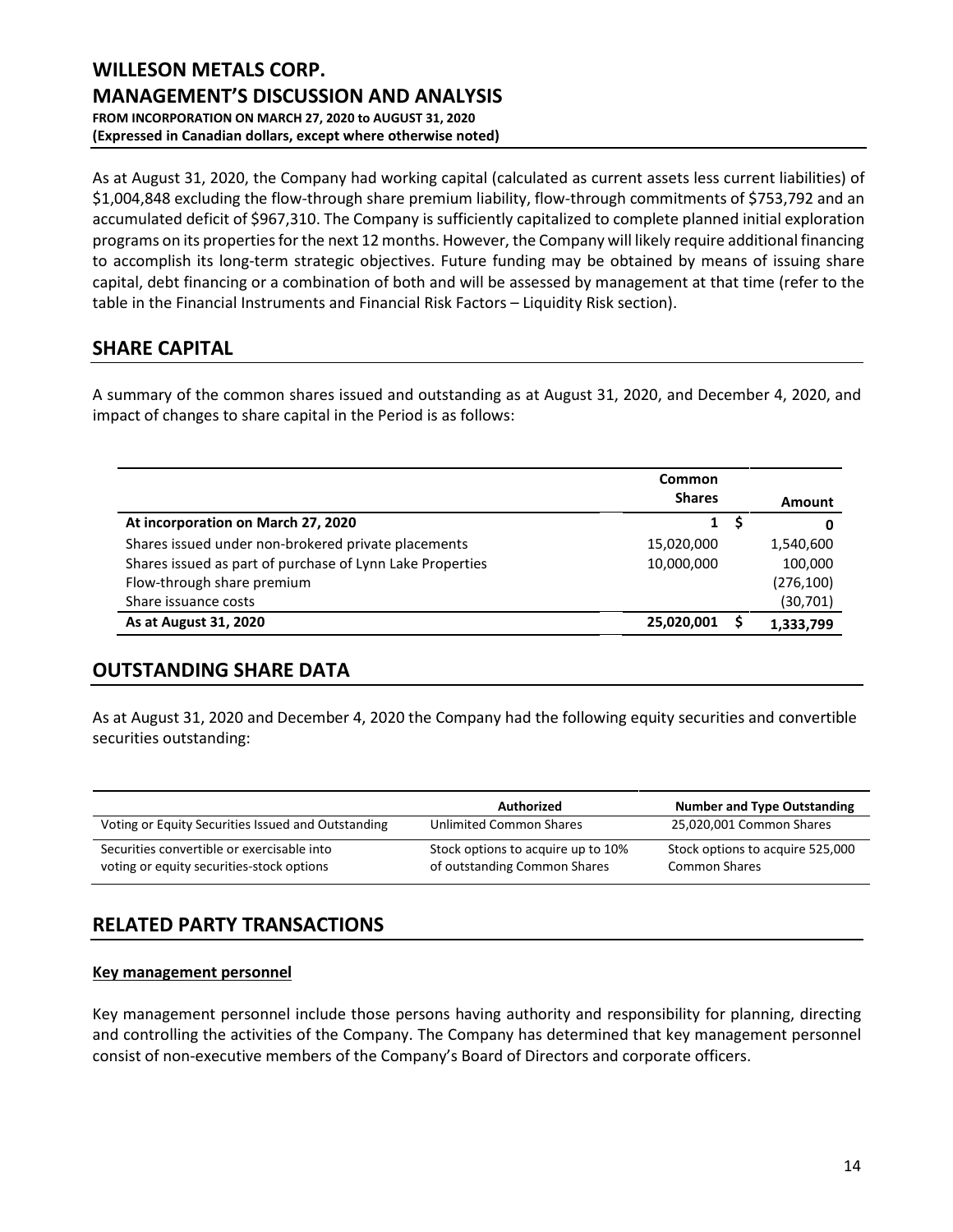**(Expressed in Canadian dollars, except where otherwise noted)**

|                                                         | <b>Period Ended</b> |            |  |
|---------------------------------------------------------|---------------------|------------|--|
|                                                         |                     | August 31, |  |
|                                                         |                     | 2020       |  |
| Chief Executive Officer (a)                             |                     | 25,000     |  |
| Palladium Place Consulting Professional Corporation (b) |                     | 15,675     |  |
| Ram Jam Holdings Inc. (c)                               |                     | 20,000     |  |
| Corporate Secretary (d)                                 |                     | 3,900      |  |
| Share-based compensation                                |                     | 14,408     |  |
|                                                         |                     | 78,983     |  |

The Company entered into the following transactions with related parties:

- a) As at August 31, 2020, no amounts were included in accounts payable and accrued liabilities with respect to CEO fees and reimbursable expenditures.
- b) For the Period, the Company expensed \$15,675 to Palladium Place Consulting Professional Corporation for Stephanie Hart to act as Chief Financial Officer of the Company. As at August 31, 2020, Palladium Place Consulting Professional Corporation was owed \$5,904.
- c) For the Period, \$20,000 was paid to Ram Jam Holdings Inc. for consulting services rendered by a director. No amounts were included in accounts payable and accrued liabilities as at August 31, 2020.
- d) For the Period, the Company paid \$3,900 to Orest Zajcew for corporate secretarial services. As at August 31, 2020, \$1,390 was included in accounts payable and accrued liabilities.

As at August 31, 2020, a total of 4,327,048 shares of the Company were held by directors and officers of the Company and Exiro and their close family members. Of these shares, 2,937,500 shares were subscribed through private placements and 1,389,548 shares were acquired/transferred from Exiro.

The Company's officers and non-executive board members were granted 450,000 options during the period ended August 31, 2020. Directors did not receive any cash compensation for their services to date as at August 31, 2020. For the period ended August 31, 2020, the Company's officers and non-executive board members received share-based compensation valued at \$14,408.

Orix Geoscience 2018 Inc. ("Orix"), a company of which a director and shareholder is a beneficial owner, provides certain geological, exploration and administrative services to the Company and has made certain payments on behalf of the Company on an as-needed basis. Transactions with Orix are conducted on normal market terms via a services agreement.

A total of \$58,824 in expenses in the statements of loss and comprehensive loss were invoiced by Orix (\$58,134 of exploration expense, and \$690 in other operating expenses) for services in the period ended August 31, 2020. The Company had \$20,204 in accounts payable to Orix as at August 31, 2020.

As at August 31, 2020, Exiro owned approximately 29% (7,250,001 shares) of Willeson's common shares outstanding. Therefore, any transactions with Exiro are related party transactions, including the Purchase of the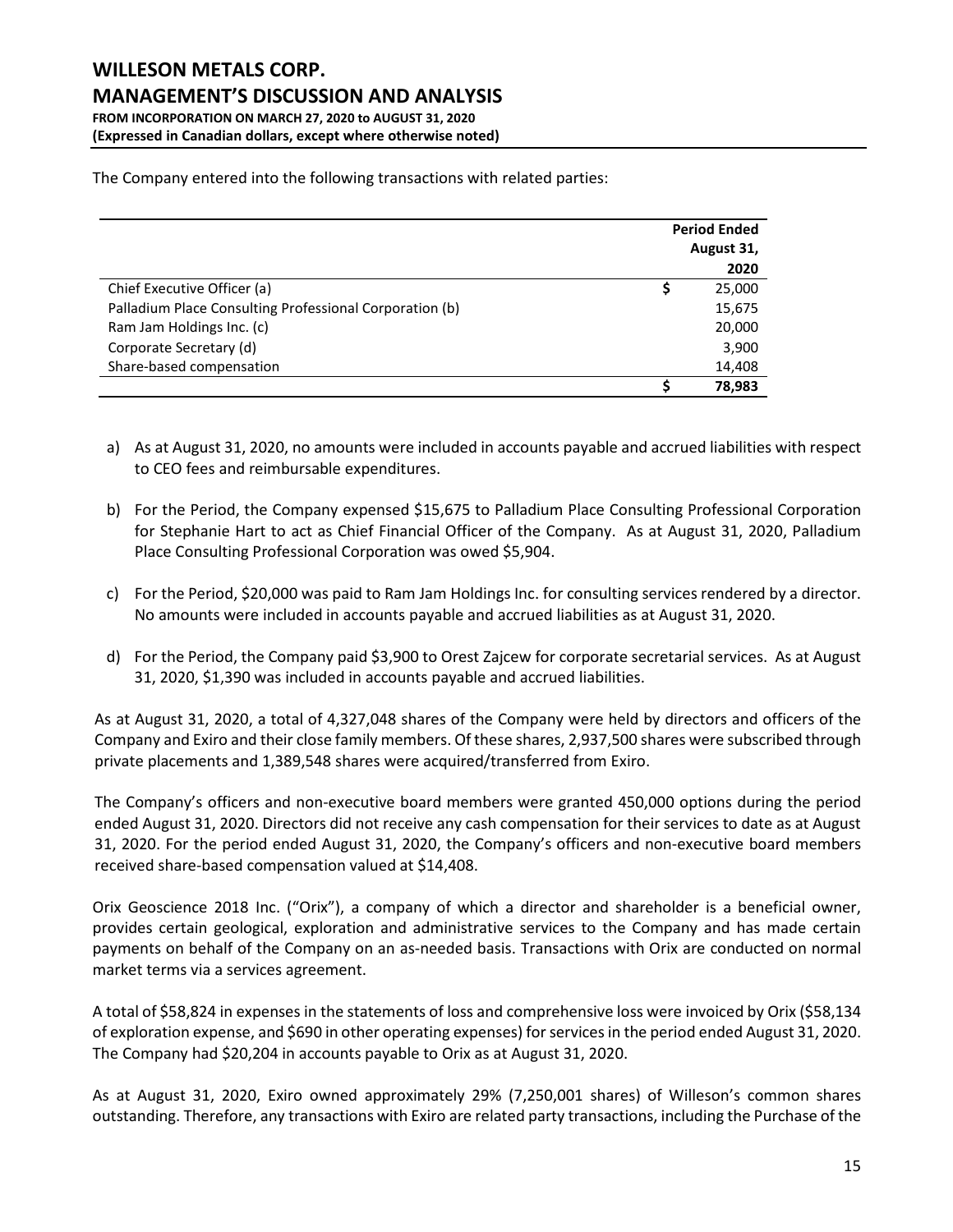Lynn Lake Properties and the consideration for the purchase described in Note 6 of the financial statements and the shares subscribed as part of the private placements in note 12(b) of the Financial Statements.

Exiro charged \$2,712 for exploration services during the period and are recorded as exploration expenses in the statements of loss and comprehensive loss and as accounts payable and accrued liabilities. Transactions with Exiro are conducted based on market terms via a services agreement.

A senior executive of Exiro was granted 25,000 options during the period ended August 31, 2020. This sharebased compensation was valued at \$800 during the period ended August 31, 2020.

Amounts payable to related parties are unsecured, with the exception of the promissory notes, and noninterest bearing.

# **FINANCIAL INSTRUMENTS AND FINANCIAL RISK FACTORS**

The Company's financial instruments consist of cash and cash equivalents, restricted cash, amounts receivable, promissory notes payable, accounts payable and accrued liabilities.

Financial assets and liabilities are classified and measured at amortized cost using the effective interest method. The fair value for short-term financial assets and liabilities which include cash and cash equivalents, restricted cash, amounts receivable, accounts payable and accrued liabilities approximate their carrying values due to their immediate and short-term nature. Financial liabilities such as promissory notes payable are classified and measured at amortized cost using the effective interest method.

The fair value estimates are made at a specific point in time, based on relevant market information and information about the financial instrument. These estimates are subjective in nature and involve uncertainties and matters of significant judgment and, therefore, cannot be determined with precision. Changes in assumptions could significantly affect the estimates.

### **Financial Risk Factors**

The Company has exposure to certain risks resulting from its use of financial instruments.

### *Liquidity risk*

Liquidity risk is the risk that an entity will encounter difficulty in meeting obligations associated with financial liabilities. The Company's approach to managing liquidity risk is to ensure that it will have sufficient liquidity to meet liabilities when due. As at August 31, 2020, the Company had current assets of \$1,270,399 to settle current liabilities of \$265,551, excluding the flow-through liability, and long-term debt of \$354,075. Other than the promissory notes owed to Exiro, the Company's financial liabilities have contractual maturities of less than 30 days and are subject to normal trade terms.

As at August 31, 2020, the Company has minimal sources of revenue to fund its operating expenditures. The Company will require additional financing to accomplish the Company's long-term strategic objectives. Future funding may be obtained by means of issuing share capital or debt financing. If the Company is unable to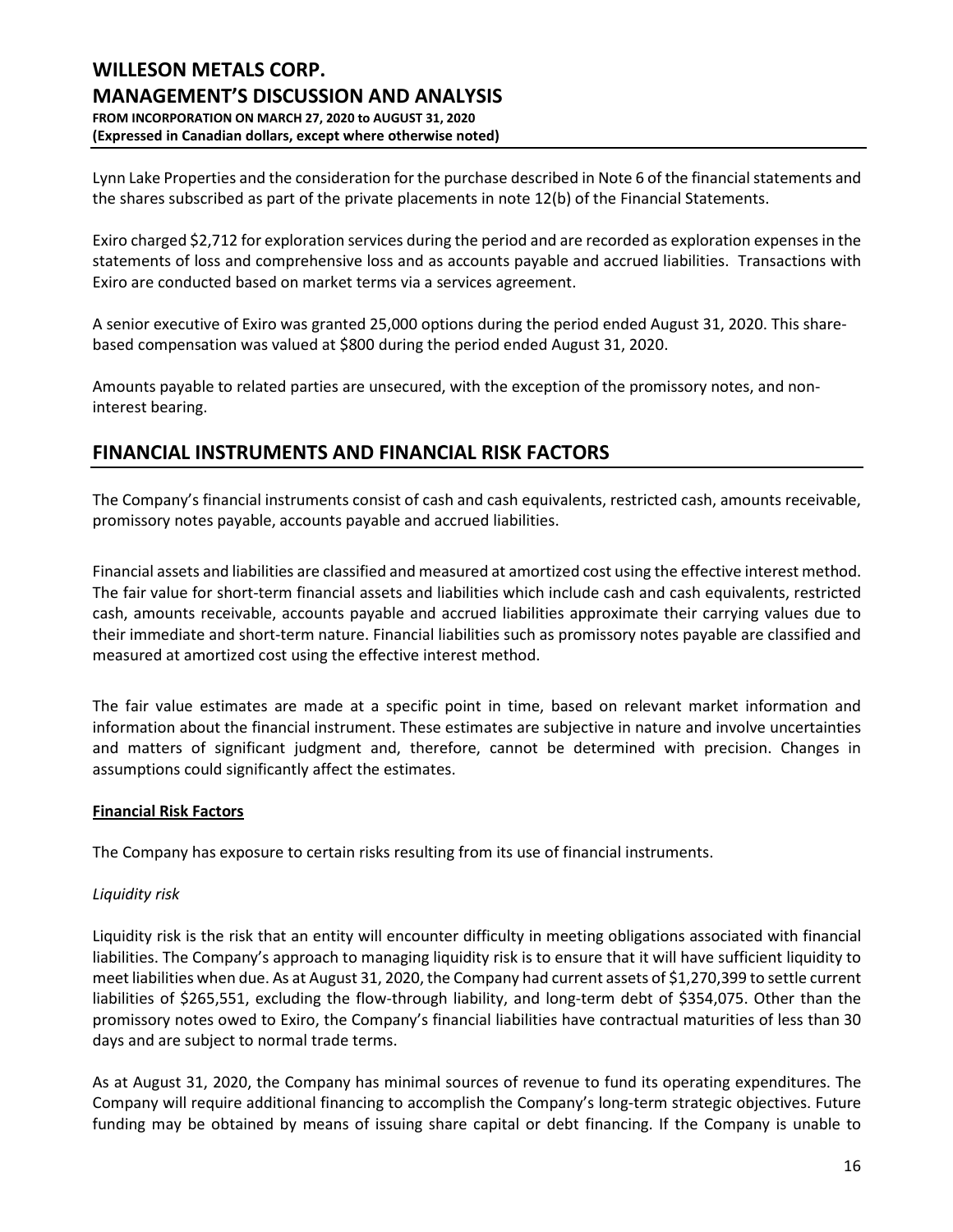continue to finance itself through these means, it is possible that the Company will be unable to continue as a going concern. Consequently, the Company is currently exposed to a moderate level of liquidity risk.

The following table provides details on the Company's contractual maturities for its undiscounted financial liabilities as at August 31, 2020.

|                                          | Face    | 0 to 12 | 12 to 24 | After 24                 |
|------------------------------------------|---------|---------|----------|--------------------------|
| For the period ended August 31, 2020     | Value   | months  | months   | months                   |
| Accounts payable and accrued liabilities | 100.958 | 100.958 |          | $\overline{\phantom{0}}$ |
| Promissory note payable                  | 600.000 | 175.000 | 175.000  | 250,000                  |
|                                          | 700.958 | 275.958 | 175,000  | 250,000                  |

### *Credit risk*

Credit risk is the risk that one party to a financial instrument will fail to fulfill an obligation and cause the other party to incur a financial loss. The Company's cash and amounts receivable are exposed to credit risk. The Company has assessed the credit risk on its cash as low as its funds are held in a highly rated Canadian financial institution. The Company's restricted cash held in escrow are held by a legal firm. The Company's accounts receivable consists of sales tax receivable. Sales tax receivable is with the Canadian government, which has a positive history of refunding balances owing. Management deems the credit risk to be minimal.

The Company's maximum exposure to credit risk related to certain financial instruments as identified below, approximates the carrying value of these assets on the Company's statements of financial position.

|                           | August 31, |
|---------------------------|------------|
|                           | 2020       |
| Cash and cash equivalents | 873,486    |
| Restricted cash           | 378,100    |
| Amounts receivable        | 13,812     |
|                           | 1,265,398  |

### *Market Risk*

Market risk is the risk of loss that may arise from changes in market factors such as interest rates, foreign exchange rates, and equity prices.

### i. Interest rate risk

The Company has a low-interest bearing cash balance and no interest-bearing debt. The Company's short and long-term debt is not interest bearing, unless the Company is late in repaying its promissory notes for the Lynn Lake Properties. The Company regularly monitors its cash management policy. Management has determined interest rate risk to be low.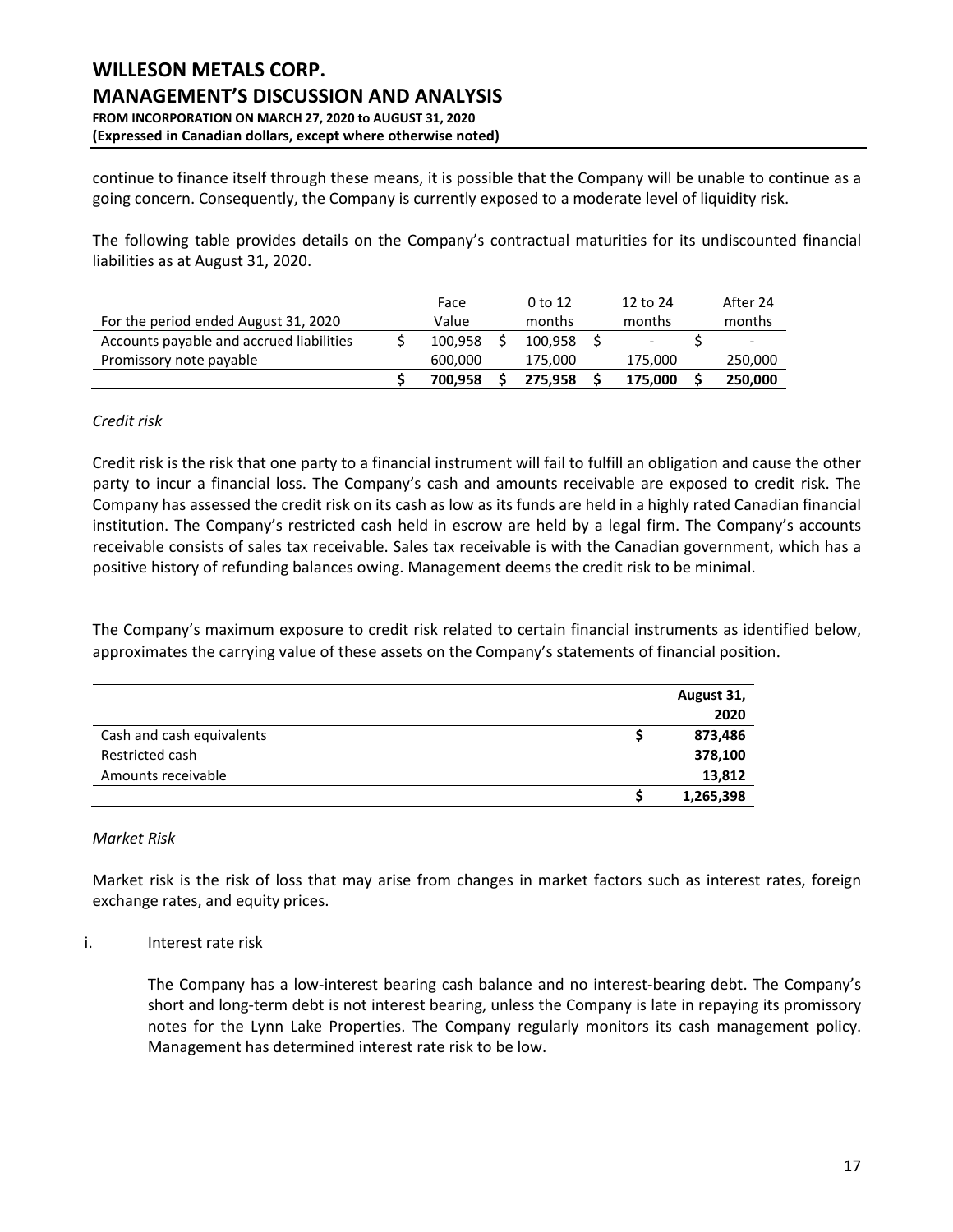#### ii. Foreign currency risk

Foreign currency risk is the risk that the value of the Company's financial instruments denominated in foreign currencies will fluctuate due to changes in foreign exchange rates.

The Company's functional currency is the Canadian dollar. As at August 31, 2020, the Company did not have any financial instruments denominated in foreign currencies, and therefore had no foreign currency risk.

#### iii. Price risk

The Company is exposed to price risk with respect to commodity prices and prices of equity securities. Equity security price risk is defined as the potential adverse impact on the Company's net income or loss due to movements in individual prices of equity securities or price movements in the stock market generally. Commodity price risk is defined as the potential adverse impact on net income or loss and economic value due to commodity price movements and volatilities. The Company closely monitors commodity prices, and movement in the price of individual equity securities movements and the stock market generally, to determine the appropriate course of action to be taken by the Company.

The global economic impact will be felt for an extended period after the threat from COVID-19 subsides as businesses return to steady-state operations. However, governments around the world have approved large monetary and fiscal stimulus packages to offset the anticipated economic decline. This could result in inflation over the medium-term that, coupled with historically low interest rates, may positively impact the precious metals market.

The Company will continue to closely monitor commodity prices, particularly as they relate to gold, and movement in the price of individual equity securities and the stock market generally, to determine the appropriate course of action to be taken by the Company.

## **OTHER RISKS AND UNCERTAINTIES**

The operations of the Company are speculative due to the high-risk nature of its business, which is the acquisition, financing, exploration and development of mining properties. Additional risks not currently known to the Company, or that the Company currently deems immaterial, may also impair the Company's operations.

This MD&A also contains forward-looking information that involve risks and uncertainties. The Company's actual results could differ materially from those anticipated in these forward-looking statements as a result of the risks faced by the Company as described in the documents incorporated by reference herein. Refer to the "Cautionary Statement Regarding Forward-Looking Information".

### **Nature of Mineral Exploration and Mining**

At the present time, the Company does not hold any interest in a producing mining property. The Company's viability and potential success is based on its ability to develop, exploit and generate revenue from mineral deposits. The exploration and development of mineral deposits involve significant financial risk over a significant period of time, which even a combination of careful evaluation, experience and knowledge may not eliminate.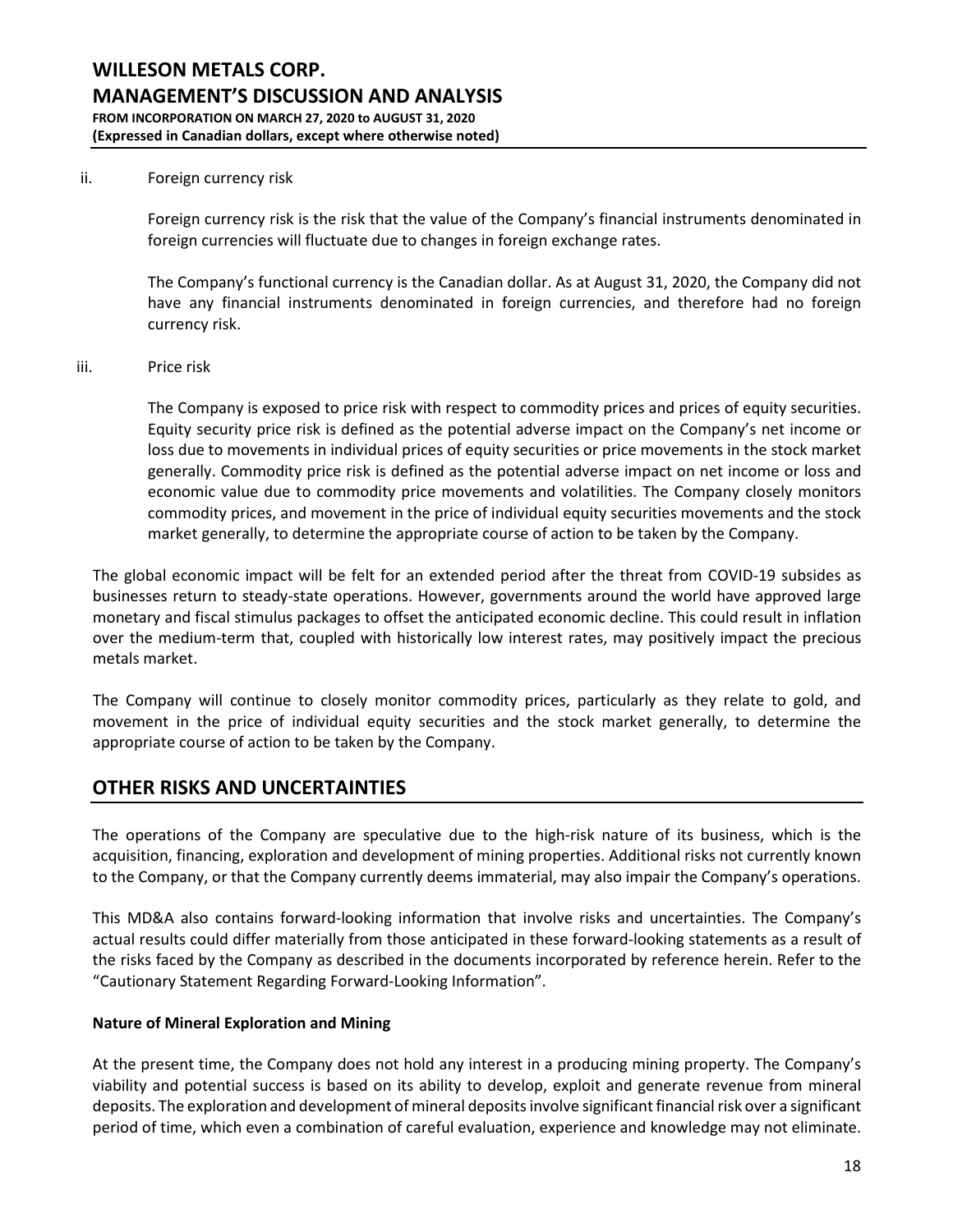While discovery of a mine may result in substantial rewards, few properties which are explored are ultimately developed into producing mines. Major expenses may be required to establish reserves by drilling and to construct mining and processing facilities at a site. It is impossible to ensure that the current or proposed exploration programs on exploration properties in which the Company has an interest will result in a profitable commercial mining operation.

The operations of the Company are subject to all the hazards and risks normally incident to exploration and development of mineral properties, any of which could result in damage to life and property, the environment and possible legal liability for any and all damage. The activities of the Company may be subject to prolonged disruptions due to weather conditions depending on the location of the operations in which the Company has interests. Hazards, such as unusual or unexpected geological structures, rock bursts, pressure, cave-ins, flooding or other conditions may be encountered in the drilling and removal of material. While the Company may obtain insurance against certain risks in such amounts as it considers adequate, the nature of these risks is such that liabilities could exceed policy limits or could be excluded from coverage. There are also risks against which the Company cannot insure or against which it may elect not to insure. The potential costs which could be associated with any liabilities not covered by insurance or in excess of insurance coverage or associated with compliance with applicable laws and regulations may cause substantial delays and require significant capital outlays, adversely affecting the future earnings and competitive position of the Company and, potentially, its financial position.

Whether a mineral deposit will be commercially viable depends on a number of factors, some of which are the particular attributes of the deposit, such as size and grade, proximity to infrastructure, financing costs and governmental regulations, including regulations relating to prices, taxes, royalties, infrastructure, land use, importing and exporting and environmental protection. The effect of these factors cannot be accurately predicted, but the combination of these factors may result in the Company not receiving an adequate return on invested capital.

### **Permits and Licenses**

Manitoba requires companies be registered in the province and hold a Prospecting License in order to conduct exploration work in the province. Exploration activities such as airborne and ground geophysical surveys, mapping, sampling, trenching, stripping, and drilling, and the establishment of an exploration camp and road access may require some or all of the following permits prior to commencing:

- Annual Work Permit
- Borehole License
- Forest Travel Permit
- Notice of Airborne Survey
- Blasting Certificate
- Timber Permit
- Burn Permit
- Road Permit
- Camp Plan Approval / Temporary Camp Permits

The Company presently holds all necessary licenses and permits required to carry out the activities currently planned for 2020; however, additional licenses or permits may be required in order to carry out the proposed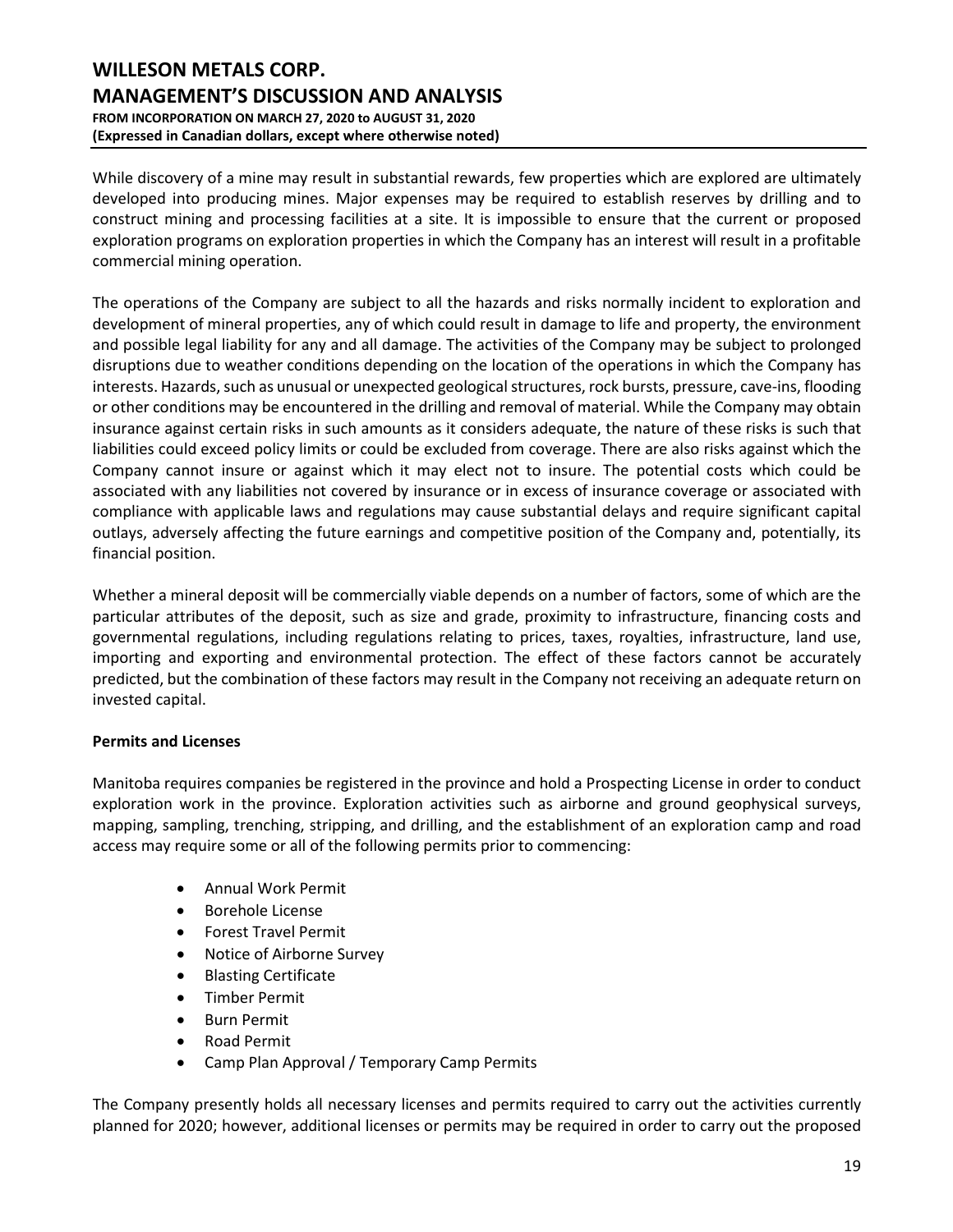exploration work for 2021. Such licenses and permits are subject to change in regulations and in various operating circumstances. There can be no assurance that the Company will be able to obtain all necessary licenses and permits required to carry out exploration, development and mining operations at its projects.

Due to COVID-19, government offices are working on reduced schedules that could result in delays in processing applications and issuing any licenses and permits, and any future license or permit applications may therefore be adversely impacted by COVID-19.

### **Aboriginal Land Claims**

The Company's Hughes and Barrington-Tow properties lie within the MCFN's TLE area from which MCFN may select Crown land, including land with preexisting mineral dispositions, to be added to their reserve lands. Should MCFN or a neighbouring First Nation make such a claim in respect of either of the Company's two properties, and should such claim be resolved by government or the courts in favour of the First Nations, it could materially adversely affect the business of the Company.

The Company is committed to working in partnership with its local communities and First Nations in a manner which fosters active participation and mutual respect. The Company will work towards minimizing negative project impacts, encouraging certain joint consultation processes, addressing certain decision-making processes and maintaining meaningful ongoing dialogue. Despite the foregoing, there can be no assurance that issues related to First Nations communities or interests will not arise and/or be adequately resolved.

### **Competition**

The mineral exploration and mining business is competitive in all its phases. The Company competes with numerous other companies and individuals, including competitors with greater financial, technical and other resources than the Company, in the search for and the acquisition of attractive mineral properties, the acquisition of mining equipment and related supplies and the attraction and retention of qualified personnel. The ability of the Company to acquire properties, purchase required equipment, and hire qualified personnel in the future will depend not only on its ability to develop its present properties, but also on its ability to identify, arrange, negotiate, select or acquire suitable properties or prospects for mineral exploration, source suitable equipment and hire qualified people. There is no assurance that the Company will continue to be able to compete successfully with its competitors in acquiring such properties or prospects, sourcing equipment or hiring people.

#### **Environmental and Climate Change Regulation**

The operations of the Company are subject to environmental regulations promulgated by government agencies from time to time. Environmental legislation provides for restrictions and prohibitions on spills, releases or emissions of various substances produced in association with certain mining industry operations, such as seepage from tailings disposal areas, which would result in environmental pollution. A breach of such legislation may result in the imposition of fines and penalties. In addition, certain types of operations require the submission and approval of environmental impact assessments.

Environmental legislation is evolving in a manner which means stricter standards and enforcement, fines and penalties for non-compliance are more stringent. Environmental assessments of proposed projects carry a heightened degree of responsibility for companies and their directors, officers and employees. The cost of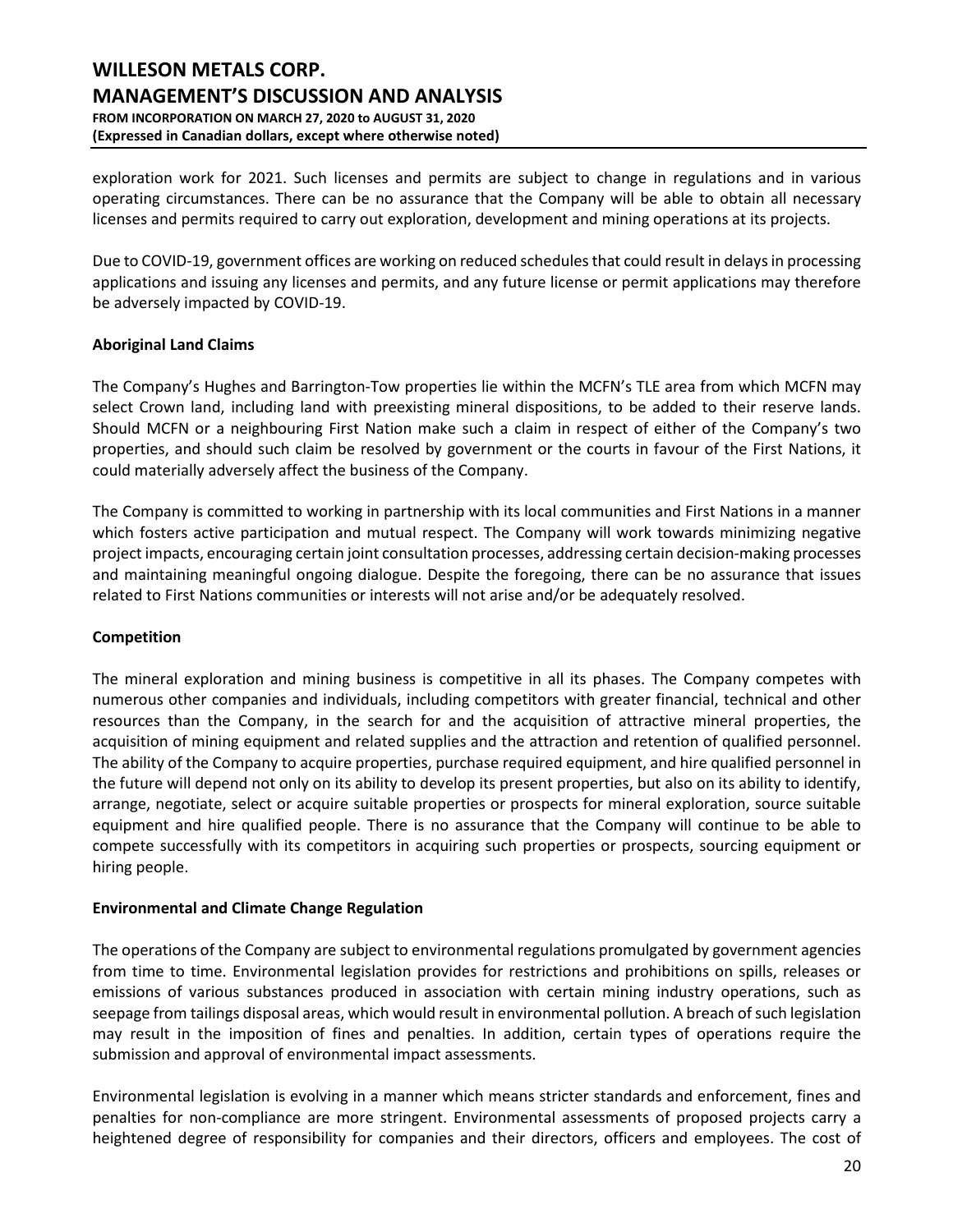compliance with changes in governmental regulations has the potential to reduce the profitability of future operations. Such impacts may have an adverse effect on the capital and operating cost of the Company's operations or those of its future customers that may materially affect future operations.

### **Estimates of Mineral Resources May Not Be Realized**

The mineral resource estimates that may be published from time to time by the Company with respect to its properties are estimates only, and no assurance can be given that any particular level of recovery of minerals will in fact be realized or that an identified resource will ever qualify as a commercially mineable (or viable) deposit which can be legally and economically exploited. In addition, the grade of mineralization ultimately mined may differ from that indicated by drilling results, and such differences could be material. Production can be affected by such factors as permitting regulations and requirements, weather, environmental factors, unforeseen technical difficulties, unusual or unexpected geological formations, inaccurate or incorrect geological, metallurgical or engineering work, and work interruptions, among other things.

Short-term factors, such as the need for orderly development of deposits or the processing of new or different grades, may have an adverse effect on mining operations or the results of operations. There can be no assurance that minerals recovered in small-scale laboratory tests will be duplicated in large scale tests under on-site conditions or in production scale operations. Material changes in resources, grades, stripping ratios or recovery rates may affect the economic viability of projects. The estimated resources described herein should not be interpreted as assurances of mine life or of the profitability of future operations.

### **Dependence on Key Personnel**

The Company is dependent on the services of its senior management and a small number of skilled and experienced employees and consultants. The loss of any such individuals could have a material adverse effect on the Company's operations.

This risk of loss of such individuals is further increased by the recent COVID-19 pandemic, which has impacted health and safety measures, and therefore, accessibility to key personnel who are no longer working under normal conditions as a result of social-distancing measures, and the temporary closure of non-essential services implemented by both Canadian and Manitoba governments. This risk is partially mitigated by the availability of additional communication tools implemented by the Company. Although the Company has not identified cases of COVID-19 at site or at its corporate office, should any key personnel contract the virus, the loss, temporary or otherwise, could have a material adverse effect on the Company's operations.

### **Limited Financial Resources**

The existing financial resources of the Company are not sufficient to complete the exploration work on its properties, or to bring any of its projects into commercial production. The Company will need to obtain additional financing from external sources in order to fund the development of its properties and/or to engage in other strategic business opportunities. There is no assurance that the Company will be able to obtain such financing on favourable terms, or at all.

This risk of financial resources is further amplified by the recent COVID-19 pandemic, which has had significant impact on global economies and financial markets. Should depressed market conditions develop in the medium to long-term, it may be more difficult for the Company to obtain required financing to complete its long-term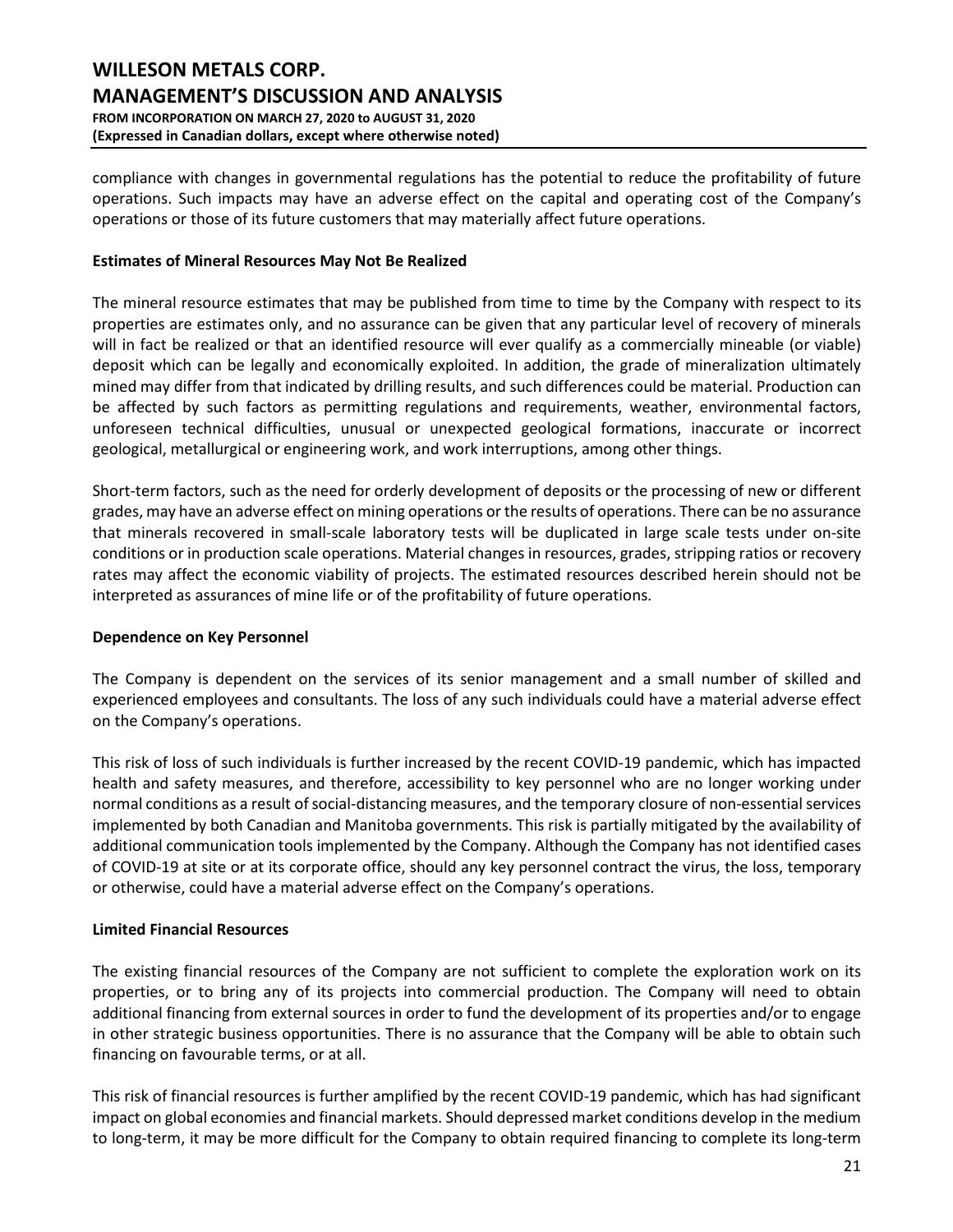objectives. Failure to obtain financing could result in delay or indefinite postponement of further exploration and development of the Company's properties.

### **Political Environment**

The Company's mineral exploration activities are subject to various laws governing prospecting, development, production, taxes, labour standards and occupational health, mine safety, toxic substances, land use, water use, land claims of local and indigenous people and other matters. No assurance can be given that new rules and regulations will not be enacted or that existing rules and regulations will not be applied in a manner which could limit or curtail exploration, production or development. Amendments to current laws and regulations governing operations and activities of mining and milling or more stringent implementation thereof could have a material adverse impact on the operations and financial position of the Company. In addition, as governments continue to struggle with deficits and concerns over the effects of depressed economies, the mining and metals sector has been targeted to raise revenue. Governments are continually assessing the fiscal terms of the economic rent for a mining company to exploit resources in their countries. The occurrence of mining regime changes adds uncertainties that cannot be accurately predicted and any future adverse changes in government policies or legislation in the jurisdictions in which the Company operates that affect mineral exploration, and development or mining activities, may affect the Company's viability and profitability.

As a result of COVID-19, the global political environment is a continually changing landscape as countries implement measures to contain the spread of the virus. This has resulted in border closures and temporary suspension of non-essential services, among other measures. Should there be a continued increase in the number of identified cases and deaths, border closures and suspension of activities could be extended thereby having a material adverse impact on the Company's operations.

### **Health and Safety**

The Company faces risks related to health epidemics and other outbreaks of communicable diseases, which could significantly disrupt its operations and may materially and adversely affect its business and financial conditions. The health and safety of employees, contractors, consultants, and other stakeholders is of primary importance to the Company and this extends to respecting and accommodating the concerns of the local communities within which the Company operates.

The Company's business could be adversely impacted by the effects of the recent COVID-19 outbreak or other epidemics. In December 2019, a novel strain of the coronavirus emerged in China and the virus has now spread globally. The extent to which COVID-19 impacts the Company's business, including its operations and the market for its securities, will depend on future developments, which are highly uncertain and cannot be predicted at this time, and include the duration, severity and scope of the outbreak and the actions taken by each country's respective government to contain or treat the coronavirus outbreak. In particular, the continued spread of the coronavirus globally could materially and adversely impact the Company's operating activities including but not limited to: employee health; workforce productivity; increased insurance premiums; limitations on travel; the availability of industry experts and personnel; restrictions to its drill program and/or the timing to process drill and other metallurgical testing; and other factors that will depend on future developments beyond the Company's control, which may have a material and adverse effect on its business, financial condition and results of operations.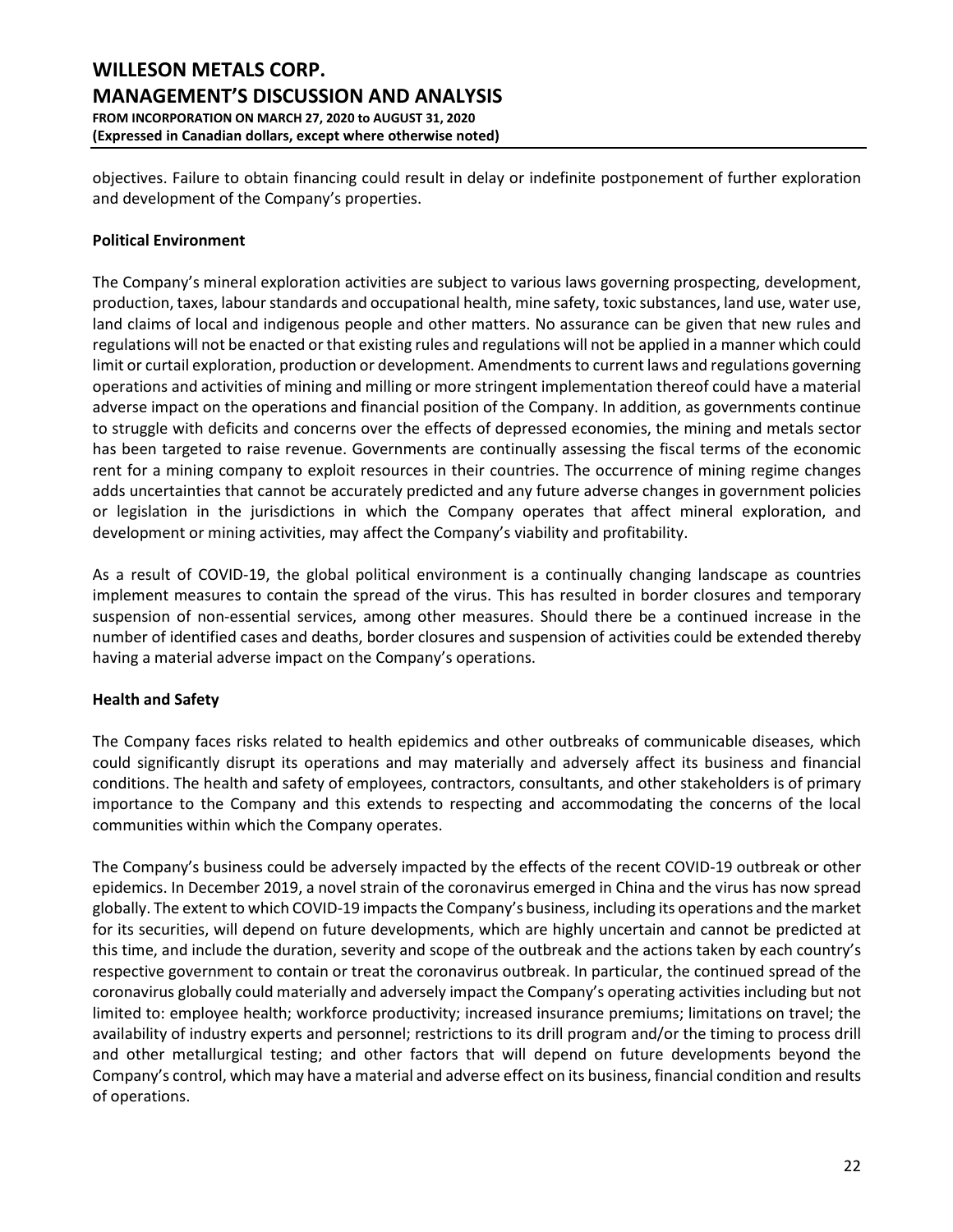There can be no assurance that the Company's personnel will not be impacted by these pandemic diseases and ultimately see its workforce productivity reduced or incur increased medical costs/insurance premiums as a result of these health risks.

In addition, a significant outbreak of coronavirus could result in a widespread global health crisis that could adversely affect global economies and financial markets resulting in an economic downturn that could have an adverse effect on the demand for precious metals and the Company's future prospects.

# **COMMITMENTS AND CONTRACTUAL OBLIGATIONS**

### **General environmental contingencies**

The Company's exploration activities are subject to various federal and provincial laws and regulations governing the protection of the environment. These laws and regulations are continually changing and generally becoming more restrictive. The Company conducts its operations so as to protect public health and the environment and believes its operations are materially in compliance with all applicable laws and regulations. The Company has made, and expects to make in the future, expenditures to comply with such laws and regulations.

### **Maintenance of claims**

The Company is required to keep the mineral claims on the Lynn Lake Properties in good standing by ensuring the assessment spending requirements are met. Currently, Beaucage, Hughes and Barrington-Tow are in good standing until December 2021 with the required spending being met. Spending of \$46,280 will need to be spent on Hatchet by May 2021 and \$26,983 by December 2021 in order to keep the claims in good standing.

### **Flow-through expenditures**

In connection with the flow-through financing undertaken during the Period, the Company has committed to incur qualifying Canadian Exploration Expenditures (as such term is defined in the Income Tax Act (Canada) of a total of \$778,100 by December 31, 2021. If the eligible expenditures are not renounced by the termination date, the Company shall indemnify and hold the shareholders harmless. As at August 31, 2020, the Company had incurred \$24,308 of qualifying exploration expenditures. The Company is committed to spend the remaining \$753,792 in eligible expenditures by December 31, 2021.

### **Promissory notes**

|                          | August 31, |
|--------------------------|------------|
|                          | 2020       |
| Promissory notes payable | 518,668    |
|                          |            |
| <b>Total Debt</b>        | 518,668    |
| Current                  | 164,593    |
| Non-Current              | 354,075    |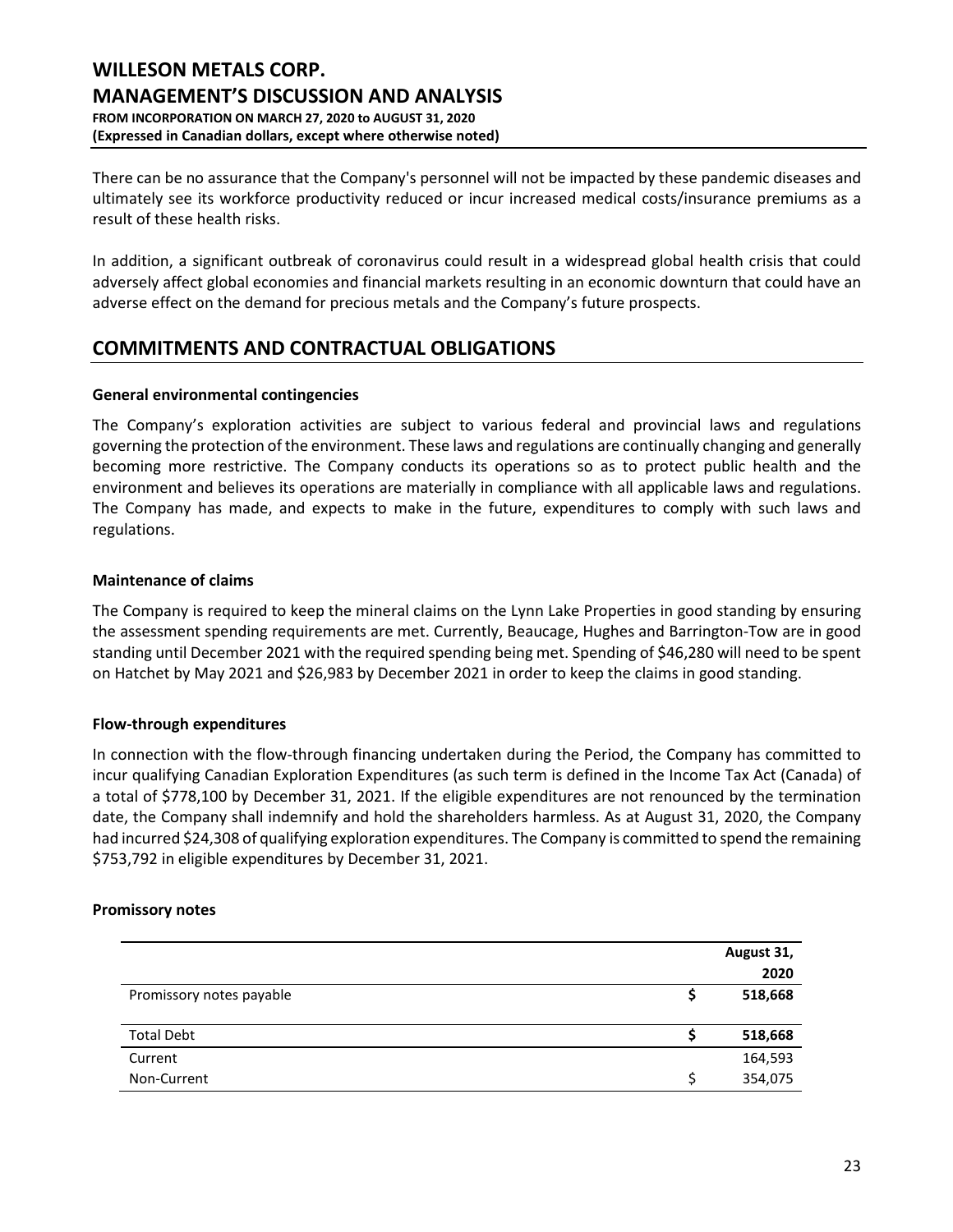The Company purchased the Lynn Lake Properties from Exiro, which resulted in the issuance of four promissory notes for a total face value of \$750,000. The amounts advanced bear no interest, and are secured by the Lynn Lake Properties.

A promissory note of \$150,000 was paid during the Period. The remaining notes were valued by discounting the future cash flows to its present value using an interest rate of 8%. The discounted value of \$660,500 was recognized at the time of issue, on June 19, 2020. Interest expense was recorded for the Period of \$8,168 on the statement of loss and comprehensive loss. The face value if the three remaining promissory notes is \$600,000. A promissory note in the amount of \$175,000 is due by June 19, 2021; a promissory note in the amount of \$175,000 is due by June 19, 2022; and the final promissory note in the amount of \$250,000 is due by June 19, 2023. This final promissory note is payable in cash or shares at Willeson's option.

### **COVID-19 Impact**

In March 2020, the outbreak of COVID-19, has resulted in governments worldwide enacting emergency measures to combat the spread of the virus. These measures, which include the implementation of travel bans, self-imposed quarantine periods and social distancing, have caused material disruption to businesses globally resulting in an economic slowdown. Global equity markets have experienced significant volatility and weakness. Governments and central banks have reacted with significant monetary and fiscal interventions designed to stabilize economic conditions. The duration and impact of the COVID-19 outbreak is unknown at this time, as is the efficacy of the government and central bank interventions. It is not possible to reliably estimate the length and severity of these developments and the impact on the financial results and condition of the Company in future periods.

# **SIGNIFICANT ACCOUNTING POLICIES**

For a full description of the Company's significant accounting policies, please see Note 3 of the financial statements for the Period from Incorporation on March 27, 2020, to August 31, 2020.

# **CRITICAL ACCOUNTING JUDGMENTS AND ESTIMATES**

The preparation of the financial statements in conformity with IFRS requires management to make estimates, judgments and assumptions that affect the application of accounting policies and the reported amounts of assets, liabilities, income and expenses. Actual results could differ from these estimates. Estimates and underlying assumptions are reviewed on an ongoing basis. Revisions to accounting estimates are recognized in the period in which the estimates are revised and in any future periods affected. For a full description of the Company's accounting judgements and estimates, please see Note 5 of the financial statements for the Period from Incorporation on March 27, 2020, to August 31, 2020.

# **OFF-BALANCE SHEET ARRANGEMENTS**

The Company does not have any off-balance sheet arrangements.